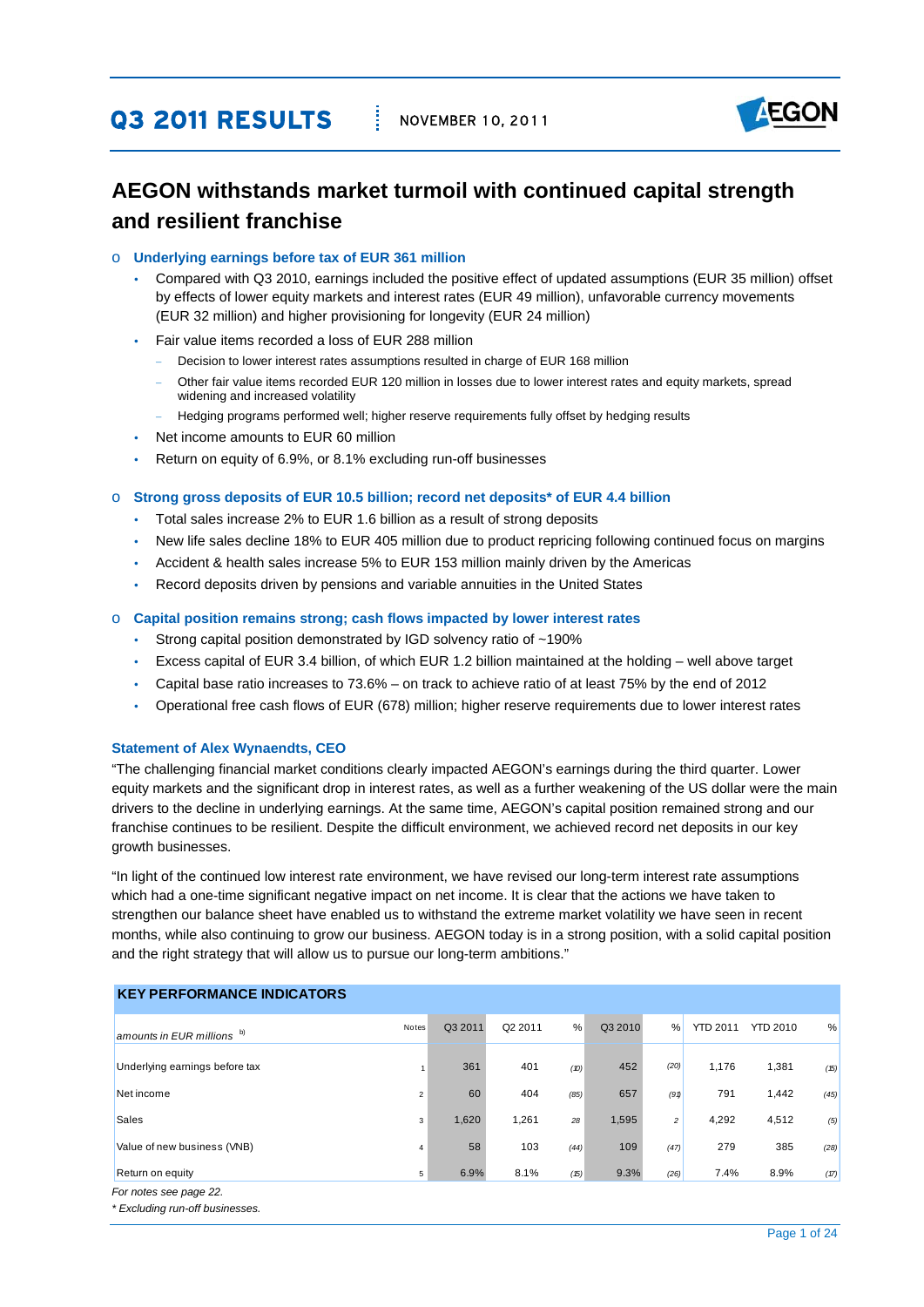

## STRATEGIC HIGHI IGHTS

 $\overline{a}$ 

- o **Sale of closed UK life insurance business Guardian for a total consideration of GBP 275 million**
- o **Restructuring of AEGON The Netherlands accelerated to reduce cost base by EUR 100 million**
- o **Appointment of Simon Skinner as CEO of AEGON Ireland, AEGON's European variable annuity platform**

### **Sustainable earnings growth with an improved risk-return profile**

AEGON continues to implement its transformational program aimed at delivering sustainable earnings growth with an improved risk-return profile. The company set the following targets\*:

- Grow underlying earnings before tax on average by 7%-10% per annum between 2010 and 2015;
- Achieve a return on equity of 10%-12% by 2015;
- Increase fee businesses to 30%-35% of underlying earnings before tax by 2015; and
- Increase normalized operational free cash flow by 30% by 2015.

#### **AEGON's ambition**

AEGON's ambition to be a leader in all of its chosen markets by 2015 is supported by four strategic objectives: Optimize portfolio, Enhance customer loyalty, Deliver operational excellence and Empower employees. These key objectives have been embedded in all AEGON businesses and provide the strategic framework for the company's ambition to become the most-recommended life insurance and pension provider by customers and distributors, as well as the most-preferred employer in the sector.

#### **AEGON's AMBITION**

To be a leader in all our chosen markets by 2015

#### **AEGON'S STRATEGIC PRIORITIES**

- o Optimize portfolio
- o Enhance customer loyalty
- o Deliver operational excellence
- o Empower employees

#### **Optimize portfolio**

In line with its strategic objective to optimize its portfolio of businesses, AEGON has decided to sell its UK-based Guardian life and pension business to Cinven, a European private equity group.

Guardian, which manages over 300,000 life insurance policies, has been closed to new business since 2001 and was sold for a total cash consideration of GBP 275 million, equivalent to approximately one time book value. AEGON Asset Management has entered into a long-term agreement with Cinven and will continue to manage the assets of Guardian which total GBP 7.4 billion. The transaction is expected to close in the fourth quarter of 2011.

In China, AEGON's joint-venture with CNOOC opened its  $10<sup>th</sup>$  regional branch in Fujian province, increasing its potential customer base to over 500 million people. AEGON-CNOOC is ranked among the top ten foreign insurance companies in China.

In Spain, AEGON is positioning itself to grow with some of its current partners and terminate its relationship with others. Recently, AEGON has closed an agreement with one of the Banca Cívica partnering savings banks, Caja Burgos, and has launched an exit process from its alliance with Caja de Ahorros del Mediterráneo (CAM), which has led to an arbitration process. AEGON will closely monitor the course of events regarding other bancassurance partners in Spain.

#### **Enhance customer loyalty**

AEGON's net promoter score (NPS) program is being rolled out across the group and brings the company closer to its goal of integrating NPS in many of its businesses and enhancing customer loyalty. Approximately half of AEGON's businesses have begun using the program to gain direct customer feedback, respond to insights and adapt processes. Plans are in place to further increase the number of business units using NPS by the end of 2012 to support the company in its ambition of becoming the most recommended provider in the sector.

*\* Main economic assumptions embedded in targets: annual gross equity market return of 9%, 10 year US interest rate of 5.25% in 2015 and EUR/USD rate of 1.35.*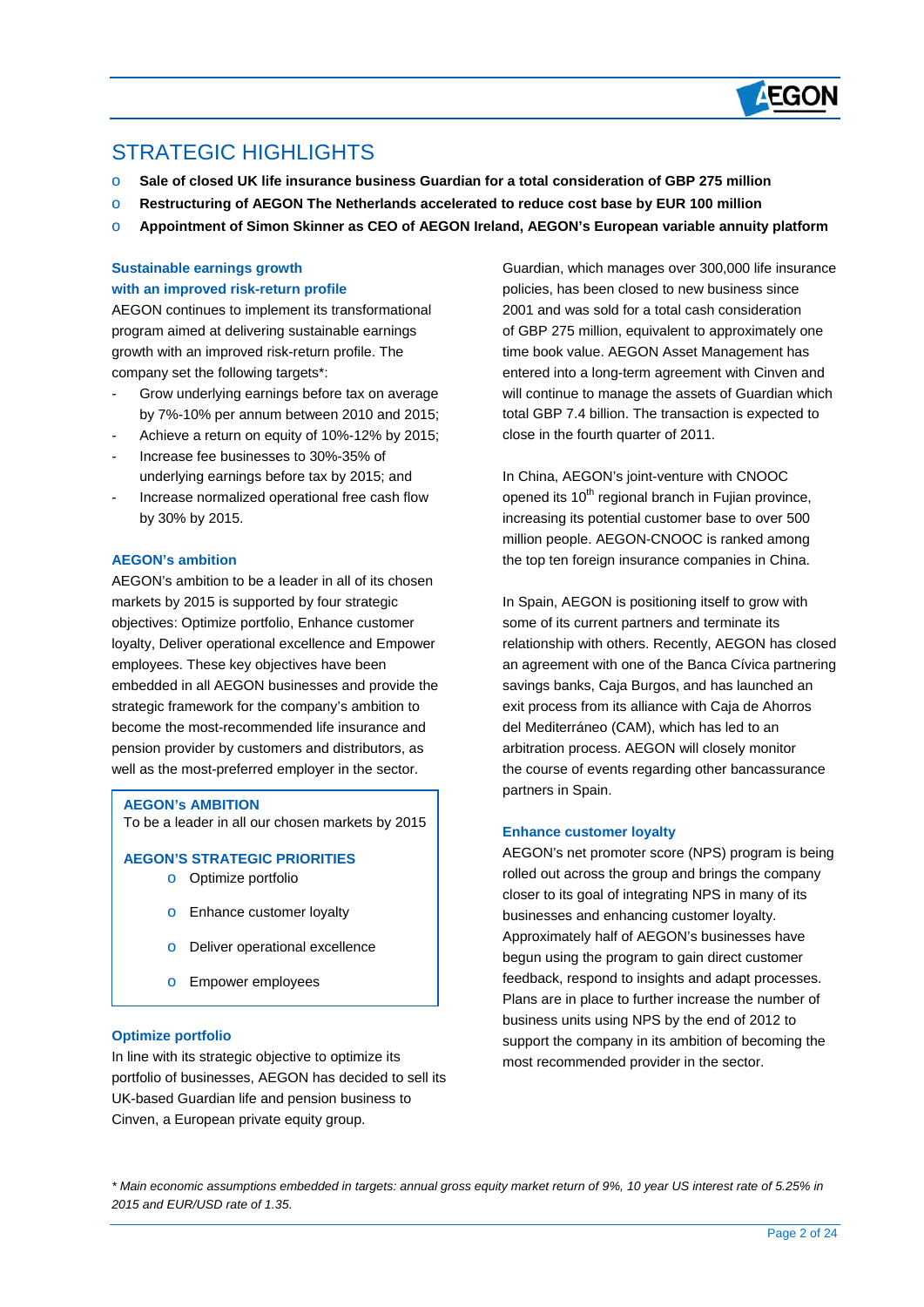# **AEGON**

#### **Deliver operational excellence**

 $\overline{a}$ 

AEGON announced plans to make its business in the Netherlands more agile and better positioned to respond to changing conditions and opportunities in the Dutch market. The restructuring of AEGON's Dutch business is an acceleration of previously announced strategic plans. Restructuring charges of EUR 60 million are included in the third quarter 2011 earnings. The reorganization program and other initiatives will result in reducing the cost base for AEGON The Netherlands by EUR 100 million, compared to the cost base for 2010. The majority of the cost savings are expected to be achieved in 2012. In the United Kingdom, AEGON is on track to implement a new operating model aimed at reducing costs by 25% by the end of this year. The program to restructure the business aims to deliver GBP 80 million in expense savings of which to date GBP 71 million has been implemented.

In India, AEGON Religare instituted automated underwriting and risk analysis. The new system improves turn-around time, minimizes human mistakes, cultivates efficiency and contributes to reduced implementation and recurring costs. The business won an award for companies that demonstrate strategic and operational excellence in information technology.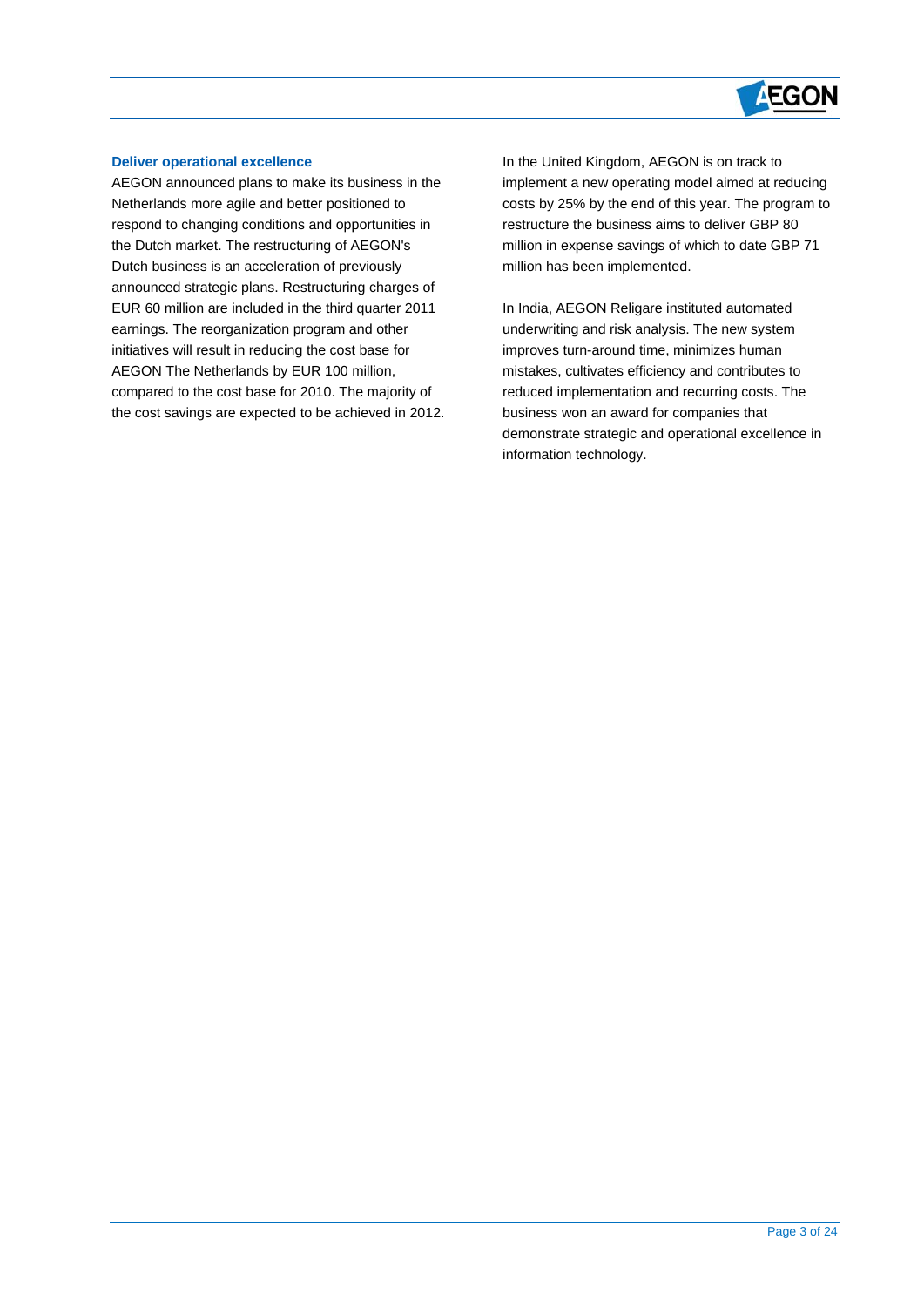

### **FINANCIAL OVERVIEW**<sup>c)</sup>

 $\overline{a}$ 

| Notes<br>Underlying earnings before tax<br>310<br>325<br>355<br>982<br>1,090<br>Americas<br>(13)<br>(5)<br>(10)<br>The Netherlands<br>68<br>74<br>97<br>223<br>298<br>(30)<br>(8)<br>(25)<br>United Kingdom<br>$\boldsymbol{9}$<br>10<br>31<br>78<br>28<br>(60)<br>(10)<br>(68)<br>43<br>55<br>159<br>141<br>New markets<br>59<br>(27)<br>(22)<br>13<br>(69)<br>Holding and other<br>(67)<br>(83)<br>(219)<br>(226)<br>$\pi$<br>$\mathbf{3}$<br>(3)<br>Underlying earnings before tax<br>361<br>401<br>452<br>1,176<br>1,381<br>(10)<br>(15)<br>(20)<br>204<br>191<br>(288)<br>(23)<br>(396)<br>Fair value items<br>L,<br>$\overline{a}$<br>102<br>204<br>129<br>397<br>403<br>Realized gains / (losses) on investments<br>(50)<br>(21)<br>(1)<br>(92)<br>(294)<br>(319)<br>Impairment charges<br>(132)<br>(100)<br>(32)<br>(43)<br>8<br>Other income / (charges)<br>(54)<br>(16)<br>(14)<br>(73)<br>(51)<br>(43)<br>L,<br>27<br>Run-off businesses<br>(5)<br>10<br>(7)<br>(35)<br>29<br>Income before tax<br>476<br>672<br>837<br>1,570<br>(16)<br>$\overline{a}$<br>(47)<br>76<br>(72)<br>(15)<br>(46)<br>(128)<br>Income tax<br>64<br>60<br>404<br>657<br>791<br>1,442<br>Net income<br>(85)<br>(91)<br>(45)<br>Net income / (loss) attributable to:<br>Equity holders of AEGON N.V.<br>60<br>403<br>657<br>790<br>1,441<br>(85)<br>(91)<br>(45)<br>Non-controlling interests<br>$\mathbf{1}$<br>1<br>1<br>÷<br>$\overline{a}$<br>308<br>339<br>374<br>980<br>1,069<br>Net underlying earnings<br>(18)<br>(9)<br>(8)<br>Commissions and expenses<br>1,575<br>1,500<br>1,525<br>4,588<br>4,486<br>5<br>3<br>$\overline{c}$<br>886<br>of which operating expenses<br>847<br>835<br>6<br>2,570<br>2,488<br>11<br>5<br>3<br><b>New life sales</b><br>Life single premiums<br>1,073<br>1,189<br>1,650<br>3,988<br>5,491<br>(D)<br>(35)<br>(27)<br>Life recurring premiums annualized<br>298<br>312<br>329<br>938<br>1,002<br>(4)<br>(9)<br>(6)<br>405<br>Total recurring plus 1/10 single<br>431<br>494<br>1,337<br>1,551<br>(6)<br>(18)<br>(14)<br>New life sales<br>Americas<br>110<br>104<br>138<br>327<br>379<br>12<br>6<br>(20)<br>(14)<br>The Netherlands<br>32<br>40<br>32<br>137<br>135<br>(20)<br>United Kingdom<br>199<br>264<br>663<br>837<br>217<br>(25)<br>(21)<br>(8)<br>New markets<br>64<br>60<br>210<br>200<br>70<br>12<br>(9)<br>$\overline{7}$<br>5<br>Total recurring plus 1/10 single<br>405<br>1,551<br>431<br>494<br>1,337<br>(6)<br>(18)<br>(14)<br>457<br>442<br>New premium production accident and health insurance<br>153<br>145<br>146<br>6<br>$\sqrt{5}$<br>$\sqrt{3}$<br>New premium production general insurance<br>12<br>39<br>43<br>14<br>14<br>(14)<br>(14)<br>(9)<br>Gross deposits (on and off balance)<br>Americas<br>7,376<br>5.014<br>4,705<br>18,019<br>15,261<br>12<br>47<br>57<br>18<br>1,892<br>The Netherlands<br>584<br>442<br>525<br>1,488<br>32<br>$11\,$<br>(21)<br>United Kingdom<br>11<br>16<br>47<br>71<br>17<br>(35)<br>(31)<br>(34)<br>New markets<br>2,525<br>1,242<br>4,161<br>5,034<br>7,541<br>12<br>(39)<br>(33)<br>103<br><b>Total gross deposits</b><br>10,496<br>6,715<br>9,407<br>24,588<br>24,765<br>56<br>$12\,$<br>(1)<br>Net deposits (on and off balance)<br>2,840<br>426<br>545<br>Americas<br>3,033<br>1,838<br>12<br>65<br>$\overline{a}$<br>÷<br>The Netherlands<br>54<br>(113)<br>(83)<br>(174)<br>39<br>J.<br>$\overline{a}$<br>$\overline{2}$<br>United Kingdom<br>14<br>17<br>41<br>$\overline{1}$<br>(93)<br>(50)<br>(59)<br>1,502<br>3,293<br>3,601<br>New markets<br>(2, 487)<br>(2,704)<br>12<br>(54)<br>Total net deposits excluding run-off businesses<br>4,397<br>(2, 160)<br>3,757<br>172<br>5,519<br>$\overline{\phantom{a}}$<br>(97)<br>$17$<br>Run-off businesses<br>(1, 121)<br>(527)<br>(1,091)<br>(2,528)<br>(5, 150)<br>(113)<br>(3)<br>51<br><b>Total net deposits</b><br>3,276<br>(2,687)<br>2,666<br>(2,356)<br>369<br>23<br>÷,<br>÷, |                     |         |         |   |         |   |                 |                 |   |
|-----------------------------------------------------------------------------------------------------------------------------------------------------------------------------------------------------------------------------------------------------------------------------------------------------------------------------------------------------------------------------------------------------------------------------------------------------------------------------------------------------------------------------------------------------------------------------------------------------------------------------------------------------------------------------------------------------------------------------------------------------------------------------------------------------------------------------------------------------------------------------------------------------------------------------------------------------------------------------------------------------------------------------------------------------------------------------------------------------------------------------------------------------------------------------------------------------------------------------------------------------------------------------------------------------------------------------------------------------------------------------------------------------------------------------------------------------------------------------------------------------------------------------------------------------------------------------------------------------------------------------------------------------------------------------------------------------------------------------------------------------------------------------------------------------------------------------------------------------------------------------------------------------------------------------------------------------------------------------------------------------------------------------------------------------------------------------------------------------------------------------------------------------------------------------------------------------------------------------------------------------------------------------------------------------------------------------------------------------------------------------------------------------------------------------------------------------------------------------------------------------------------------------------------------------------------------------------------------------------------------------------------------------------------------------------------------------------------------------------------------------------------------------------------------------------------------------------------------------------------------------------------------------------------------------------------------------------------------------------------------------------------------------------------------------------------------------------------------------------------------------------------------------------------------------------------------------------------------------------------------------------------------------------------------------------------------------------------------------------------------------------------------------------------------------------------------------------------------------------------------------------------------------------------------------------------------------------------------------------------------------------------------------------------------------------------------------------------------------------------------------------------------------------------------------------------------------------------------------------------------------------------------------------------------------------|---------------------|---------|---------|---|---------|---|-----------------|-----------------|---|
|                                                                                                                                                                                                                                                                                                                                                                                                                                                                                                                                                                                                                                                                                                                                                                                                                                                                                                                                                                                                                                                                                                                                                                                                                                                                                                                                                                                                                                                                                                                                                                                                                                                                                                                                                                                                                                                                                                                                                                                                                                                                                                                                                                                                                                                                                                                                                                                                                                                                                                                                                                                                                                                                                                                                                                                                                                                                                                                                                                                                                                                                                                                                                                                                                                                                                                                                                                                                                                                                                                                                                                                                                                                                                                                                                                                                                                                                                                                                   | <b>EUR</b> millions | Q3 2011 | Q2 2011 | % | Q3 2010 | % | <b>YTD 2011</b> | <b>YTD 2010</b> | % |
|                                                                                                                                                                                                                                                                                                                                                                                                                                                                                                                                                                                                                                                                                                                                                                                                                                                                                                                                                                                                                                                                                                                                                                                                                                                                                                                                                                                                                                                                                                                                                                                                                                                                                                                                                                                                                                                                                                                                                                                                                                                                                                                                                                                                                                                                                                                                                                                                                                                                                                                                                                                                                                                                                                                                                                                                                                                                                                                                                                                                                                                                                                                                                                                                                                                                                                                                                                                                                                                                                                                                                                                                                                                                                                                                                                                                                                                                                                                                   |                     |         |         |   |         |   |                 |                 |   |
|                                                                                                                                                                                                                                                                                                                                                                                                                                                                                                                                                                                                                                                                                                                                                                                                                                                                                                                                                                                                                                                                                                                                                                                                                                                                                                                                                                                                                                                                                                                                                                                                                                                                                                                                                                                                                                                                                                                                                                                                                                                                                                                                                                                                                                                                                                                                                                                                                                                                                                                                                                                                                                                                                                                                                                                                                                                                                                                                                                                                                                                                                                                                                                                                                                                                                                                                                                                                                                                                                                                                                                                                                                                                                                                                                                                                                                                                                                                                   |                     |         |         |   |         |   |                 |                 |   |
|                                                                                                                                                                                                                                                                                                                                                                                                                                                                                                                                                                                                                                                                                                                                                                                                                                                                                                                                                                                                                                                                                                                                                                                                                                                                                                                                                                                                                                                                                                                                                                                                                                                                                                                                                                                                                                                                                                                                                                                                                                                                                                                                                                                                                                                                                                                                                                                                                                                                                                                                                                                                                                                                                                                                                                                                                                                                                                                                                                                                                                                                                                                                                                                                                                                                                                                                                                                                                                                                                                                                                                                                                                                                                                                                                                                                                                                                                                                                   |                     |         |         |   |         |   |                 |                 |   |
|                                                                                                                                                                                                                                                                                                                                                                                                                                                                                                                                                                                                                                                                                                                                                                                                                                                                                                                                                                                                                                                                                                                                                                                                                                                                                                                                                                                                                                                                                                                                                                                                                                                                                                                                                                                                                                                                                                                                                                                                                                                                                                                                                                                                                                                                                                                                                                                                                                                                                                                                                                                                                                                                                                                                                                                                                                                                                                                                                                                                                                                                                                                                                                                                                                                                                                                                                                                                                                                                                                                                                                                                                                                                                                                                                                                                                                                                                                                                   |                     |         |         |   |         |   |                 |                 |   |
|                                                                                                                                                                                                                                                                                                                                                                                                                                                                                                                                                                                                                                                                                                                                                                                                                                                                                                                                                                                                                                                                                                                                                                                                                                                                                                                                                                                                                                                                                                                                                                                                                                                                                                                                                                                                                                                                                                                                                                                                                                                                                                                                                                                                                                                                                                                                                                                                                                                                                                                                                                                                                                                                                                                                                                                                                                                                                                                                                                                                                                                                                                                                                                                                                                                                                                                                                                                                                                                                                                                                                                                                                                                                                                                                                                                                                                                                                                                                   |                     |         |         |   |         |   |                 |                 |   |
|                                                                                                                                                                                                                                                                                                                                                                                                                                                                                                                                                                                                                                                                                                                                                                                                                                                                                                                                                                                                                                                                                                                                                                                                                                                                                                                                                                                                                                                                                                                                                                                                                                                                                                                                                                                                                                                                                                                                                                                                                                                                                                                                                                                                                                                                                                                                                                                                                                                                                                                                                                                                                                                                                                                                                                                                                                                                                                                                                                                                                                                                                                                                                                                                                                                                                                                                                                                                                                                                                                                                                                                                                                                                                                                                                                                                                                                                                                                                   |                     |         |         |   |         |   |                 |                 |   |
|                                                                                                                                                                                                                                                                                                                                                                                                                                                                                                                                                                                                                                                                                                                                                                                                                                                                                                                                                                                                                                                                                                                                                                                                                                                                                                                                                                                                                                                                                                                                                                                                                                                                                                                                                                                                                                                                                                                                                                                                                                                                                                                                                                                                                                                                                                                                                                                                                                                                                                                                                                                                                                                                                                                                                                                                                                                                                                                                                                                                                                                                                                                                                                                                                                                                                                                                                                                                                                                                                                                                                                                                                                                                                                                                                                                                                                                                                                                                   |                     |         |         |   |         |   |                 |                 |   |
|                                                                                                                                                                                                                                                                                                                                                                                                                                                                                                                                                                                                                                                                                                                                                                                                                                                                                                                                                                                                                                                                                                                                                                                                                                                                                                                                                                                                                                                                                                                                                                                                                                                                                                                                                                                                                                                                                                                                                                                                                                                                                                                                                                                                                                                                                                                                                                                                                                                                                                                                                                                                                                                                                                                                                                                                                                                                                                                                                                                                                                                                                                                                                                                                                                                                                                                                                                                                                                                                                                                                                                                                                                                                                                                                                                                                                                                                                                                                   |                     |         |         |   |         |   |                 |                 |   |
|                                                                                                                                                                                                                                                                                                                                                                                                                                                                                                                                                                                                                                                                                                                                                                                                                                                                                                                                                                                                                                                                                                                                                                                                                                                                                                                                                                                                                                                                                                                                                                                                                                                                                                                                                                                                                                                                                                                                                                                                                                                                                                                                                                                                                                                                                                                                                                                                                                                                                                                                                                                                                                                                                                                                                                                                                                                                                                                                                                                                                                                                                                                                                                                                                                                                                                                                                                                                                                                                                                                                                                                                                                                                                                                                                                                                                                                                                                                                   |                     |         |         |   |         |   |                 |                 |   |
|                                                                                                                                                                                                                                                                                                                                                                                                                                                                                                                                                                                                                                                                                                                                                                                                                                                                                                                                                                                                                                                                                                                                                                                                                                                                                                                                                                                                                                                                                                                                                                                                                                                                                                                                                                                                                                                                                                                                                                                                                                                                                                                                                                                                                                                                                                                                                                                                                                                                                                                                                                                                                                                                                                                                                                                                                                                                                                                                                                                                                                                                                                                                                                                                                                                                                                                                                                                                                                                                                                                                                                                                                                                                                                                                                                                                                                                                                                                                   |                     |         |         |   |         |   |                 |                 |   |
|                                                                                                                                                                                                                                                                                                                                                                                                                                                                                                                                                                                                                                                                                                                                                                                                                                                                                                                                                                                                                                                                                                                                                                                                                                                                                                                                                                                                                                                                                                                                                                                                                                                                                                                                                                                                                                                                                                                                                                                                                                                                                                                                                                                                                                                                                                                                                                                                                                                                                                                                                                                                                                                                                                                                                                                                                                                                                                                                                                                                                                                                                                                                                                                                                                                                                                                                                                                                                                                                                                                                                                                                                                                                                                                                                                                                                                                                                                                                   |                     |         |         |   |         |   |                 |                 |   |
|                                                                                                                                                                                                                                                                                                                                                                                                                                                                                                                                                                                                                                                                                                                                                                                                                                                                                                                                                                                                                                                                                                                                                                                                                                                                                                                                                                                                                                                                                                                                                                                                                                                                                                                                                                                                                                                                                                                                                                                                                                                                                                                                                                                                                                                                                                                                                                                                                                                                                                                                                                                                                                                                                                                                                                                                                                                                                                                                                                                                                                                                                                                                                                                                                                                                                                                                                                                                                                                                                                                                                                                                                                                                                                                                                                                                                                                                                                                                   |                     |         |         |   |         |   |                 |                 |   |
|                                                                                                                                                                                                                                                                                                                                                                                                                                                                                                                                                                                                                                                                                                                                                                                                                                                                                                                                                                                                                                                                                                                                                                                                                                                                                                                                                                                                                                                                                                                                                                                                                                                                                                                                                                                                                                                                                                                                                                                                                                                                                                                                                                                                                                                                                                                                                                                                                                                                                                                                                                                                                                                                                                                                                                                                                                                                                                                                                                                                                                                                                                                                                                                                                                                                                                                                                                                                                                                                                                                                                                                                                                                                                                                                                                                                                                                                                                                                   |                     |         |         |   |         |   |                 |                 |   |
|                                                                                                                                                                                                                                                                                                                                                                                                                                                                                                                                                                                                                                                                                                                                                                                                                                                                                                                                                                                                                                                                                                                                                                                                                                                                                                                                                                                                                                                                                                                                                                                                                                                                                                                                                                                                                                                                                                                                                                                                                                                                                                                                                                                                                                                                                                                                                                                                                                                                                                                                                                                                                                                                                                                                                                                                                                                                                                                                                                                                                                                                                                                                                                                                                                                                                                                                                                                                                                                                                                                                                                                                                                                                                                                                                                                                                                                                                                                                   |                     |         |         |   |         |   |                 |                 |   |
|                                                                                                                                                                                                                                                                                                                                                                                                                                                                                                                                                                                                                                                                                                                                                                                                                                                                                                                                                                                                                                                                                                                                                                                                                                                                                                                                                                                                                                                                                                                                                                                                                                                                                                                                                                                                                                                                                                                                                                                                                                                                                                                                                                                                                                                                                                                                                                                                                                                                                                                                                                                                                                                                                                                                                                                                                                                                                                                                                                                                                                                                                                                                                                                                                                                                                                                                                                                                                                                                                                                                                                                                                                                                                                                                                                                                                                                                                                                                   |                     |         |         |   |         |   |                 |                 |   |
|                                                                                                                                                                                                                                                                                                                                                                                                                                                                                                                                                                                                                                                                                                                                                                                                                                                                                                                                                                                                                                                                                                                                                                                                                                                                                                                                                                                                                                                                                                                                                                                                                                                                                                                                                                                                                                                                                                                                                                                                                                                                                                                                                                                                                                                                                                                                                                                                                                                                                                                                                                                                                                                                                                                                                                                                                                                                                                                                                                                                                                                                                                                                                                                                                                                                                                                                                                                                                                                                                                                                                                                                                                                                                                                                                                                                                                                                                                                                   |                     |         |         |   |         |   |                 |                 |   |
|                                                                                                                                                                                                                                                                                                                                                                                                                                                                                                                                                                                                                                                                                                                                                                                                                                                                                                                                                                                                                                                                                                                                                                                                                                                                                                                                                                                                                                                                                                                                                                                                                                                                                                                                                                                                                                                                                                                                                                                                                                                                                                                                                                                                                                                                                                                                                                                                                                                                                                                                                                                                                                                                                                                                                                                                                                                                                                                                                                                                                                                                                                                                                                                                                                                                                                                                                                                                                                                                                                                                                                                                                                                                                                                                                                                                                                                                                                                                   |                     |         |         |   |         |   |                 |                 |   |
|                                                                                                                                                                                                                                                                                                                                                                                                                                                                                                                                                                                                                                                                                                                                                                                                                                                                                                                                                                                                                                                                                                                                                                                                                                                                                                                                                                                                                                                                                                                                                                                                                                                                                                                                                                                                                                                                                                                                                                                                                                                                                                                                                                                                                                                                                                                                                                                                                                                                                                                                                                                                                                                                                                                                                                                                                                                                                                                                                                                                                                                                                                                                                                                                                                                                                                                                                                                                                                                                                                                                                                                                                                                                                                                                                                                                                                                                                                                                   |                     |         |         |   |         |   |                 |                 |   |
|                                                                                                                                                                                                                                                                                                                                                                                                                                                                                                                                                                                                                                                                                                                                                                                                                                                                                                                                                                                                                                                                                                                                                                                                                                                                                                                                                                                                                                                                                                                                                                                                                                                                                                                                                                                                                                                                                                                                                                                                                                                                                                                                                                                                                                                                                                                                                                                                                                                                                                                                                                                                                                                                                                                                                                                                                                                                                                                                                                                                                                                                                                                                                                                                                                                                                                                                                                                                                                                                                                                                                                                                                                                                                                                                                                                                                                                                                                                                   |                     |         |         |   |         |   |                 |                 |   |
|                                                                                                                                                                                                                                                                                                                                                                                                                                                                                                                                                                                                                                                                                                                                                                                                                                                                                                                                                                                                                                                                                                                                                                                                                                                                                                                                                                                                                                                                                                                                                                                                                                                                                                                                                                                                                                                                                                                                                                                                                                                                                                                                                                                                                                                                                                                                                                                                                                                                                                                                                                                                                                                                                                                                                                                                                                                                                                                                                                                                                                                                                                                                                                                                                                                                                                                                                                                                                                                                                                                                                                                                                                                                                                                                                                                                                                                                                                                                   |                     |         |         |   |         |   |                 |                 |   |
|                                                                                                                                                                                                                                                                                                                                                                                                                                                                                                                                                                                                                                                                                                                                                                                                                                                                                                                                                                                                                                                                                                                                                                                                                                                                                                                                                                                                                                                                                                                                                                                                                                                                                                                                                                                                                                                                                                                                                                                                                                                                                                                                                                                                                                                                                                                                                                                                                                                                                                                                                                                                                                                                                                                                                                                                                                                                                                                                                                                                                                                                                                                                                                                                                                                                                                                                                                                                                                                                                                                                                                                                                                                                                                                                                                                                                                                                                                                                   |                     |         |         |   |         |   |                 |                 |   |
|                                                                                                                                                                                                                                                                                                                                                                                                                                                                                                                                                                                                                                                                                                                                                                                                                                                                                                                                                                                                                                                                                                                                                                                                                                                                                                                                                                                                                                                                                                                                                                                                                                                                                                                                                                                                                                                                                                                                                                                                                                                                                                                                                                                                                                                                                                                                                                                                                                                                                                                                                                                                                                                                                                                                                                                                                                                                                                                                                                                                                                                                                                                                                                                                                                                                                                                                                                                                                                                                                                                                                                                                                                                                                                                                                                                                                                                                                                                                   |                     |         |         |   |         |   |                 |                 |   |
|                                                                                                                                                                                                                                                                                                                                                                                                                                                                                                                                                                                                                                                                                                                                                                                                                                                                                                                                                                                                                                                                                                                                                                                                                                                                                                                                                                                                                                                                                                                                                                                                                                                                                                                                                                                                                                                                                                                                                                                                                                                                                                                                                                                                                                                                                                                                                                                                                                                                                                                                                                                                                                                                                                                                                                                                                                                                                                                                                                                                                                                                                                                                                                                                                                                                                                                                                                                                                                                                                                                                                                                                                                                                                                                                                                                                                                                                                                                                   |                     |         |         |   |         |   |                 |                 |   |
|                                                                                                                                                                                                                                                                                                                                                                                                                                                                                                                                                                                                                                                                                                                                                                                                                                                                                                                                                                                                                                                                                                                                                                                                                                                                                                                                                                                                                                                                                                                                                                                                                                                                                                                                                                                                                                                                                                                                                                                                                                                                                                                                                                                                                                                                                                                                                                                                                                                                                                                                                                                                                                                                                                                                                                                                                                                                                                                                                                                                                                                                                                                                                                                                                                                                                                                                                                                                                                                                                                                                                                                                                                                                                                                                                                                                                                                                                                                                   |                     |         |         |   |         |   |                 |                 |   |
|                                                                                                                                                                                                                                                                                                                                                                                                                                                                                                                                                                                                                                                                                                                                                                                                                                                                                                                                                                                                                                                                                                                                                                                                                                                                                                                                                                                                                                                                                                                                                                                                                                                                                                                                                                                                                                                                                                                                                                                                                                                                                                                                                                                                                                                                                                                                                                                                                                                                                                                                                                                                                                                                                                                                                                                                                                                                                                                                                                                                                                                                                                                                                                                                                                                                                                                                                                                                                                                                                                                                                                                                                                                                                                                                                                                                                                                                                                                                   |                     |         |         |   |         |   |                 |                 |   |
|                                                                                                                                                                                                                                                                                                                                                                                                                                                                                                                                                                                                                                                                                                                                                                                                                                                                                                                                                                                                                                                                                                                                                                                                                                                                                                                                                                                                                                                                                                                                                                                                                                                                                                                                                                                                                                                                                                                                                                                                                                                                                                                                                                                                                                                                                                                                                                                                                                                                                                                                                                                                                                                                                                                                                                                                                                                                                                                                                                                                                                                                                                                                                                                                                                                                                                                                                                                                                                                                                                                                                                                                                                                                                                                                                                                                                                                                                                                                   |                     |         |         |   |         |   |                 |                 |   |
|                                                                                                                                                                                                                                                                                                                                                                                                                                                                                                                                                                                                                                                                                                                                                                                                                                                                                                                                                                                                                                                                                                                                                                                                                                                                                                                                                                                                                                                                                                                                                                                                                                                                                                                                                                                                                                                                                                                                                                                                                                                                                                                                                                                                                                                                                                                                                                                                                                                                                                                                                                                                                                                                                                                                                                                                                                                                                                                                                                                                                                                                                                                                                                                                                                                                                                                                                                                                                                                                                                                                                                                                                                                                                                                                                                                                                                                                                                                                   |                     |         |         |   |         |   |                 |                 |   |
|                                                                                                                                                                                                                                                                                                                                                                                                                                                                                                                                                                                                                                                                                                                                                                                                                                                                                                                                                                                                                                                                                                                                                                                                                                                                                                                                                                                                                                                                                                                                                                                                                                                                                                                                                                                                                                                                                                                                                                                                                                                                                                                                                                                                                                                                                                                                                                                                                                                                                                                                                                                                                                                                                                                                                                                                                                                                                                                                                                                                                                                                                                                                                                                                                                                                                                                                                                                                                                                                                                                                                                                                                                                                                                                                                                                                                                                                                                                                   |                     |         |         |   |         |   |                 |                 |   |
|                                                                                                                                                                                                                                                                                                                                                                                                                                                                                                                                                                                                                                                                                                                                                                                                                                                                                                                                                                                                                                                                                                                                                                                                                                                                                                                                                                                                                                                                                                                                                                                                                                                                                                                                                                                                                                                                                                                                                                                                                                                                                                                                                                                                                                                                                                                                                                                                                                                                                                                                                                                                                                                                                                                                                                                                                                                                                                                                                                                                                                                                                                                                                                                                                                                                                                                                                                                                                                                                                                                                                                                                                                                                                                                                                                                                                                                                                                                                   |                     |         |         |   |         |   |                 |                 |   |
|                                                                                                                                                                                                                                                                                                                                                                                                                                                                                                                                                                                                                                                                                                                                                                                                                                                                                                                                                                                                                                                                                                                                                                                                                                                                                                                                                                                                                                                                                                                                                                                                                                                                                                                                                                                                                                                                                                                                                                                                                                                                                                                                                                                                                                                                                                                                                                                                                                                                                                                                                                                                                                                                                                                                                                                                                                                                                                                                                                                                                                                                                                                                                                                                                                                                                                                                                                                                                                                                                                                                                                                                                                                                                                                                                                                                                                                                                                                                   |                     |         |         |   |         |   |                 |                 |   |
|                                                                                                                                                                                                                                                                                                                                                                                                                                                                                                                                                                                                                                                                                                                                                                                                                                                                                                                                                                                                                                                                                                                                                                                                                                                                                                                                                                                                                                                                                                                                                                                                                                                                                                                                                                                                                                                                                                                                                                                                                                                                                                                                                                                                                                                                                                                                                                                                                                                                                                                                                                                                                                                                                                                                                                                                                                                                                                                                                                                                                                                                                                                                                                                                                                                                                                                                                                                                                                                                                                                                                                                                                                                                                                                                                                                                                                                                                                                                   |                     |         |         |   |         |   |                 |                 |   |
|                                                                                                                                                                                                                                                                                                                                                                                                                                                                                                                                                                                                                                                                                                                                                                                                                                                                                                                                                                                                                                                                                                                                                                                                                                                                                                                                                                                                                                                                                                                                                                                                                                                                                                                                                                                                                                                                                                                                                                                                                                                                                                                                                                                                                                                                                                                                                                                                                                                                                                                                                                                                                                                                                                                                                                                                                                                                                                                                                                                                                                                                                                                                                                                                                                                                                                                                                                                                                                                                                                                                                                                                                                                                                                                                                                                                                                                                                                                                   |                     |         |         |   |         |   |                 |                 |   |
|                                                                                                                                                                                                                                                                                                                                                                                                                                                                                                                                                                                                                                                                                                                                                                                                                                                                                                                                                                                                                                                                                                                                                                                                                                                                                                                                                                                                                                                                                                                                                                                                                                                                                                                                                                                                                                                                                                                                                                                                                                                                                                                                                                                                                                                                                                                                                                                                                                                                                                                                                                                                                                                                                                                                                                                                                                                                                                                                                                                                                                                                                                                                                                                                                                                                                                                                                                                                                                                                                                                                                                                                                                                                                                                                                                                                                                                                                                                                   |                     |         |         |   |         |   |                 |                 |   |
|                                                                                                                                                                                                                                                                                                                                                                                                                                                                                                                                                                                                                                                                                                                                                                                                                                                                                                                                                                                                                                                                                                                                                                                                                                                                                                                                                                                                                                                                                                                                                                                                                                                                                                                                                                                                                                                                                                                                                                                                                                                                                                                                                                                                                                                                                                                                                                                                                                                                                                                                                                                                                                                                                                                                                                                                                                                                                                                                                                                                                                                                                                                                                                                                                                                                                                                                                                                                                                                                                                                                                                                                                                                                                                                                                                                                                                                                                                                                   |                     |         |         |   |         |   |                 |                 |   |
|                                                                                                                                                                                                                                                                                                                                                                                                                                                                                                                                                                                                                                                                                                                                                                                                                                                                                                                                                                                                                                                                                                                                                                                                                                                                                                                                                                                                                                                                                                                                                                                                                                                                                                                                                                                                                                                                                                                                                                                                                                                                                                                                                                                                                                                                                                                                                                                                                                                                                                                                                                                                                                                                                                                                                                                                                                                                                                                                                                                                                                                                                                                                                                                                                                                                                                                                                                                                                                                                                                                                                                                                                                                                                                                                                                                                                                                                                                                                   |                     |         |         |   |         |   |                 |                 |   |
|                                                                                                                                                                                                                                                                                                                                                                                                                                                                                                                                                                                                                                                                                                                                                                                                                                                                                                                                                                                                                                                                                                                                                                                                                                                                                                                                                                                                                                                                                                                                                                                                                                                                                                                                                                                                                                                                                                                                                                                                                                                                                                                                                                                                                                                                                                                                                                                                                                                                                                                                                                                                                                                                                                                                                                                                                                                                                                                                                                                                                                                                                                                                                                                                                                                                                                                                                                                                                                                                                                                                                                                                                                                                                                                                                                                                                                                                                                                                   |                     |         |         |   |         |   |                 |                 |   |
|                                                                                                                                                                                                                                                                                                                                                                                                                                                                                                                                                                                                                                                                                                                                                                                                                                                                                                                                                                                                                                                                                                                                                                                                                                                                                                                                                                                                                                                                                                                                                                                                                                                                                                                                                                                                                                                                                                                                                                                                                                                                                                                                                                                                                                                                                                                                                                                                                                                                                                                                                                                                                                                                                                                                                                                                                                                                                                                                                                                                                                                                                                                                                                                                                                                                                                                                                                                                                                                                                                                                                                                                                                                                                                                                                                                                                                                                                                                                   |                     |         |         |   |         |   |                 |                 |   |
|                                                                                                                                                                                                                                                                                                                                                                                                                                                                                                                                                                                                                                                                                                                                                                                                                                                                                                                                                                                                                                                                                                                                                                                                                                                                                                                                                                                                                                                                                                                                                                                                                                                                                                                                                                                                                                                                                                                                                                                                                                                                                                                                                                                                                                                                                                                                                                                                                                                                                                                                                                                                                                                                                                                                                                                                                                                                                                                                                                                                                                                                                                                                                                                                                                                                                                                                                                                                                                                                                                                                                                                                                                                                                                                                                                                                                                                                                                                                   |                     |         |         |   |         |   |                 |                 |   |
|                                                                                                                                                                                                                                                                                                                                                                                                                                                                                                                                                                                                                                                                                                                                                                                                                                                                                                                                                                                                                                                                                                                                                                                                                                                                                                                                                                                                                                                                                                                                                                                                                                                                                                                                                                                                                                                                                                                                                                                                                                                                                                                                                                                                                                                                                                                                                                                                                                                                                                                                                                                                                                                                                                                                                                                                                                                                                                                                                                                                                                                                                                                                                                                                                                                                                                                                                                                                                                                                                                                                                                                                                                                                                                                                                                                                                                                                                                                                   |                     |         |         |   |         |   |                 |                 |   |
|                                                                                                                                                                                                                                                                                                                                                                                                                                                                                                                                                                                                                                                                                                                                                                                                                                                                                                                                                                                                                                                                                                                                                                                                                                                                                                                                                                                                                                                                                                                                                                                                                                                                                                                                                                                                                                                                                                                                                                                                                                                                                                                                                                                                                                                                                                                                                                                                                                                                                                                                                                                                                                                                                                                                                                                                                                                                                                                                                                                                                                                                                                                                                                                                                                                                                                                                                                                                                                                                                                                                                                                                                                                                                                                                                                                                                                                                                                                                   |                     |         |         |   |         |   |                 |                 |   |
|                                                                                                                                                                                                                                                                                                                                                                                                                                                                                                                                                                                                                                                                                                                                                                                                                                                                                                                                                                                                                                                                                                                                                                                                                                                                                                                                                                                                                                                                                                                                                                                                                                                                                                                                                                                                                                                                                                                                                                                                                                                                                                                                                                                                                                                                                                                                                                                                                                                                                                                                                                                                                                                                                                                                                                                                                                                                                                                                                                                                                                                                                                                                                                                                                                                                                                                                                                                                                                                                                                                                                                                                                                                                                                                                                                                                                                                                                                                                   |                     |         |         |   |         |   |                 |                 |   |
|                                                                                                                                                                                                                                                                                                                                                                                                                                                                                                                                                                                                                                                                                                                                                                                                                                                                                                                                                                                                                                                                                                                                                                                                                                                                                                                                                                                                                                                                                                                                                                                                                                                                                                                                                                                                                                                                                                                                                                                                                                                                                                                                                                                                                                                                                                                                                                                                                                                                                                                                                                                                                                                                                                                                                                                                                                                                                                                                                                                                                                                                                                                                                                                                                                                                                                                                                                                                                                                                                                                                                                                                                                                                                                                                                                                                                                                                                                                                   |                     |         |         |   |         |   |                 |                 |   |
|                                                                                                                                                                                                                                                                                                                                                                                                                                                                                                                                                                                                                                                                                                                                                                                                                                                                                                                                                                                                                                                                                                                                                                                                                                                                                                                                                                                                                                                                                                                                                                                                                                                                                                                                                                                                                                                                                                                                                                                                                                                                                                                                                                                                                                                                                                                                                                                                                                                                                                                                                                                                                                                                                                                                                                                                                                                                                                                                                                                                                                                                                                                                                                                                                                                                                                                                                                                                                                                                                                                                                                                                                                                                                                                                                                                                                                                                                                                                   |                     |         |         |   |         |   |                 |                 |   |
|                                                                                                                                                                                                                                                                                                                                                                                                                                                                                                                                                                                                                                                                                                                                                                                                                                                                                                                                                                                                                                                                                                                                                                                                                                                                                                                                                                                                                                                                                                                                                                                                                                                                                                                                                                                                                                                                                                                                                                                                                                                                                                                                                                                                                                                                                                                                                                                                                                                                                                                                                                                                                                                                                                                                                                                                                                                                                                                                                                                                                                                                                                                                                                                                                                                                                                                                                                                                                                                                                                                                                                                                                                                                                                                                                                                                                                                                                                                                   |                     |         |         |   |         |   |                 |                 |   |
|                                                                                                                                                                                                                                                                                                                                                                                                                                                                                                                                                                                                                                                                                                                                                                                                                                                                                                                                                                                                                                                                                                                                                                                                                                                                                                                                                                                                                                                                                                                                                                                                                                                                                                                                                                                                                                                                                                                                                                                                                                                                                                                                                                                                                                                                                                                                                                                                                                                                                                                                                                                                                                                                                                                                                                                                                                                                                                                                                                                                                                                                                                                                                                                                                                                                                                                                                                                                                                                                                                                                                                                                                                                                                                                                                                                                                                                                                                                                   |                     |         |         |   |         |   |                 |                 |   |
|                                                                                                                                                                                                                                                                                                                                                                                                                                                                                                                                                                                                                                                                                                                                                                                                                                                                                                                                                                                                                                                                                                                                                                                                                                                                                                                                                                                                                                                                                                                                                                                                                                                                                                                                                                                                                                                                                                                                                                                                                                                                                                                                                                                                                                                                                                                                                                                                                                                                                                                                                                                                                                                                                                                                                                                                                                                                                                                                                                                                                                                                                                                                                                                                                                                                                                                                                                                                                                                                                                                                                                                                                                                                                                                                                                                                                                                                                                                                   |                     |         |         |   |         |   |                 |                 |   |
|                                                                                                                                                                                                                                                                                                                                                                                                                                                                                                                                                                                                                                                                                                                                                                                                                                                                                                                                                                                                                                                                                                                                                                                                                                                                                                                                                                                                                                                                                                                                                                                                                                                                                                                                                                                                                                                                                                                                                                                                                                                                                                                                                                                                                                                                                                                                                                                                                                                                                                                                                                                                                                                                                                                                                                                                                                                                                                                                                                                                                                                                                                                                                                                                                                                                                                                                                                                                                                                                                                                                                                                                                                                                                                                                                                                                                                                                                                                                   |                     |         |         |   |         |   |                 |                 |   |
|                                                                                                                                                                                                                                                                                                                                                                                                                                                                                                                                                                                                                                                                                                                                                                                                                                                                                                                                                                                                                                                                                                                                                                                                                                                                                                                                                                                                                                                                                                                                                                                                                                                                                                                                                                                                                                                                                                                                                                                                                                                                                                                                                                                                                                                                                                                                                                                                                                                                                                                                                                                                                                                                                                                                                                                                                                                                                                                                                                                                                                                                                                                                                                                                                                                                                                                                                                                                                                                                                                                                                                                                                                                                                                                                                                                                                                                                                                                                   |                     |         |         |   |         |   |                 |                 |   |
|                                                                                                                                                                                                                                                                                                                                                                                                                                                                                                                                                                                                                                                                                                                                                                                                                                                                                                                                                                                                                                                                                                                                                                                                                                                                                                                                                                                                                                                                                                                                                                                                                                                                                                                                                                                                                                                                                                                                                                                                                                                                                                                                                                                                                                                                                                                                                                                                                                                                                                                                                                                                                                                                                                                                                                                                                                                                                                                                                                                                                                                                                                                                                                                                                                                                                                                                                                                                                                                                                                                                                                                                                                                                                                                                                                                                                                                                                                                                   |                     |         |         |   |         |   |                 |                 |   |
|                                                                                                                                                                                                                                                                                                                                                                                                                                                                                                                                                                                                                                                                                                                                                                                                                                                                                                                                                                                                                                                                                                                                                                                                                                                                                                                                                                                                                                                                                                                                                                                                                                                                                                                                                                                                                                                                                                                                                                                                                                                                                                                                                                                                                                                                                                                                                                                                                                                                                                                                                                                                                                                                                                                                                                                                                                                                                                                                                                                                                                                                                                                                                                                                                                                                                                                                                                                                                                                                                                                                                                                                                                                                                                                                                                                                                                                                                                                                   |                     |         |         |   |         |   |                 |                 |   |
|                                                                                                                                                                                                                                                                                                                                                                                                                                                                                                                                                                                                                                                                                                                                                                                                                                                                                                                                                                                                                                                                                                                                                                                                                                                                                                                                                                                                                                                                                                                                                                                                                                                                                                                                                                                                                                                                                                                                                                                                                                                                                                                                                                                                                                                                                                                                                                                                                                                                                                                                                                                                                                                                                                                                                                                                                                                                                                                                                                                                                                                                                                                                                                                                                                                                                                                                                                                                                                                                                                                                                                                                                                                                                                                                                                                                                                                                                                                                   |                     |         |         |   |         |   |                 |                 |   |
|                                                                                                                                                                                                                                                                                                                                                                                                                                                                                                                                                                                                                                                                                                                                                                                                                                                                                                                                                                                                                                                                                                                                                                                                                                                                                                                                                                                                                                                                                                                                                                                                                                                                                                                                                                                                                                                                                                                                                                                                                                                                                                                                                                                                                                                                                                                                                                                                                                                                                                                                                                                                                                                                                                                                                                                                                                                                                                                                                                                                                                                                                                                                                                                                                                                                                                                                                                                                                                                                                                                                                                                                                                                                                                                                                                                                                                                                                                                                   |                     |         |         |   |         |   |                 |                 |   |
|                                                                                                                                                                                                                                                                                                                                                                                                                                                                                                                                                                                                                                                                                                                                                                                                                                                                                                                                                                                                                                                                                                                                                                                                                                                                                                                                                                                                                                                                                                                                                                                                                                                                                                                                                                                                                                                                                                                                                                                                                                                                                                                                                                                                                                                                                                                                                                                                                                                                                                                                                                                                                                                                                                                                                                                                                                                                                                                                                                                                                                                                                                                                                                                                                                                                                                                                                                                                                                                                                                                                                                                                                                                                                                                                                                                                                                                                                                                                   |                     |         |         |   |         |   |                 |                 |   |
|                                                                                                                                                                                                                                                                                                                                                                                                                                                                                                                                                                                                                                                                                                                                                                                                                                                                                                                                                                                                                                                                                                                                                                                                                                                                                                                                                                                                                                                                                                                                                                                                                                                                                                                                                                                                                                                                                                                                                                                                                                                                                                                                                                                                                                                                                                                                                                                                                                                                                                                                                                                                                                                                                                                                                                                                                                                                                                                                                                                                                                                                                                                                                                                                                                                                                                                                                                                                                                                                                                                                                                                                                                                                                                                                                                                                                                                                                                                                   |                     |         |         |   |         |   |                 |                 |   |
|                                                                                                                                                                                                                                                                                                                                                                                                                                                                                                                                                                                                                                                                                                                                                                                                                                                                                                                                                                                                                                                                                                                                                                                                                                                                                                                                                                                                                                                                                                                                                                                                                                                                                                                                                                                                                                                                                                                                                                                                                                                                                                                                                                                                                                                                                                                                                                                                                                                                                                                                                                                                                                                                                                                                                                                                                                                                                                                                                                                                                                                                                                                                                                                                                                                                                                                                                                                                                                                                                                                                                                                                                                                                                                                                                                                                                                                                                                                                   |                     |         |         |   |         |   |                 |                 |   |
|                                                                                                                                                                                                                                                                                                                                                                                                                                                                                                                                                                                                                                                                                                                                                                                                                                                                                                                                                                                                                                                                                                                                                                                                                                                                                                                                                                                                                                                                                                                                                                                                                                                                                                                                                                                                                                                                                                                                                                                                                                                                                                                                                                                                                                                                                                                                                                                                                                                                                                                                                                                                                                                                                                                                                                                                                                                                                                                                                                                                                                                                                                                                                                                                                                                                                                                                                                                                                                                                                                                                                                                                                                                                                                                                                                                                                                                                                                                                   |                     |         |         |   |         |   |                 |                 |   |
|                                                                                                                                                                                                                                                                                                                                                                                                                                                                                                                                                                                                                                                                                                                                                                                                                                                                                                                                                                                                                                                                                                                                                                                                                                                                                                                                                                                                                                                                                                                                                                                                                                                                                                                                                                                                                                                                                                                                                                                                                                                                                                                                                                                                                                                                                                                                                                                                                                                                                                                                                                                                                                                                                                                                                                                                                                                                                                                                                                                                                                                                                                                                                                                                                                                                                                                                                                                                                                                                                                                                                                                                                                                                                                                                                                                                                                                                                                                                   |                     |         |         |   |         |   |                 |                 |   |
|                                                                                                                                                                                                                                                                                                                                                                                                                                                                                                                                                                                                                                                                                                                                                                                                                                                                                                                                                                                                                                                                                                                                                                                                                                                                                                                                                                                                                                                                                                                                                                                                                                                                                                                                                                                                                                                                                                                                                                                                                                                                                                                                                                                                                                                                                                                                                                                                                                                                                                                                                                                                                                                                                                                                                                                                                                                                                                                                                                                                                                                                                                                                                                                                                                                                                                                                                                                                                                                                                                                                                                                                                                                                                                                                                                                                                                                                                                                                   |                     |         |         |   |         |   |                 |                 |   |
|                                                                                                                                                                                                                                                                                                                                                                                                                                                                                                                                                                                                                                                                                                                                                                                                                                                                                                                                                                                                                                                                                                                                                                                                                                                                                                                                                                                                                                                                                                                                                                                                                                                                                                                                                                                                                                                                                                                                                                                                                                                                                                                                                                                                                                                                                                                                                                                                                                                                                                                                                                                                                                                                                                                                                                                                                                                                                                                                                                                                                                                                                                                                                                                                                                                                                                                                                                                                                                                                                                                                                                                                                                                                                                                                                                                                                                                                                                                                   |                     |         |         |   |         |   |                 |                 |   |

#### **REVENUE-GENERATING INVESTMENTS**

|                                             | Sept. 30, | June 30. |                           |
|---------------------------------------------|-----------|----------|---------------------------|
|                                             | 2011      | 2011     | %                         |
| Revenue-generating investments (total)      | 404.254   | 391.276  | $\boldsymbol{\mathsf{3}}$ |
| Investments general account                 | 143,006   | 132.837  | 8                         |
| Investments for account of policyholders    | 139.599   | 142.672  | (2)                       |
| Off balance sheet investments third parties | 121.649   | 115.767  | 5                         |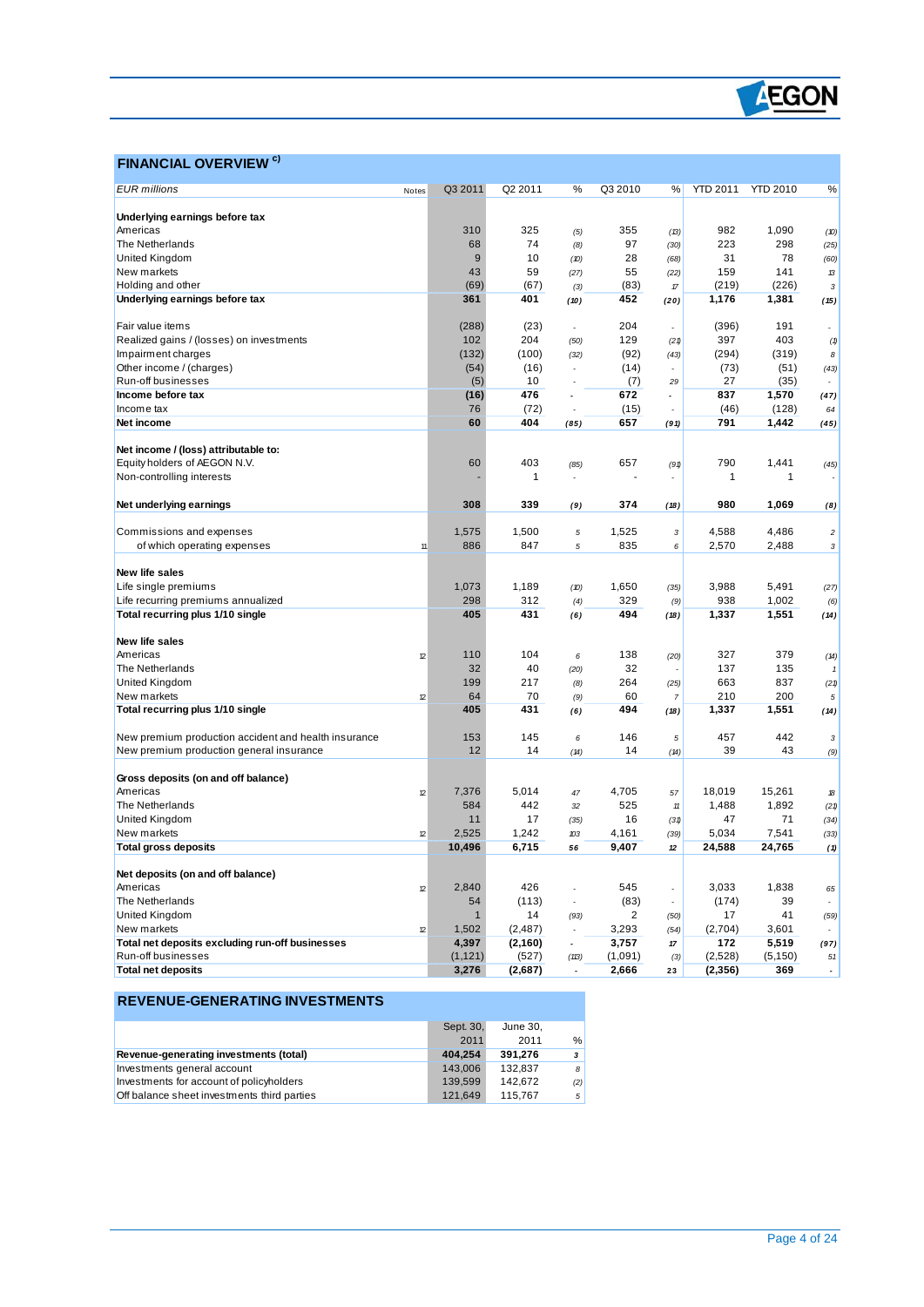

## OPERATIONAL HIGHLIGHTS

#### **Underlying earnings before tax**

 $\overline{a}$ 

AEGON's underlying earnings before tax declined to EUR 361 million in the third quarter. The 20% decline, compared with the same quarter last year, was mainly due to lower interest rates and equity markets, unfavorable currency exchange rate movements and higher provisioning for longevity.

Underlying earnings from the Americas decreased to EUR 310 million. Consistent with AEGON's strategy, earnings from fee-based businesses grew compared with the third quarter last year. However, they were more than offset by a weaker US dollar against the euro and lower earnings from fixed annuities as this line of business is de-emphasized. Earnings included the positive effect of updated assumptions of EUR 35 million mainly related to mortality.

In the Netherlands, underlying earnings decreased to EUR 68 million as a result of higher provisioning for longevity of EUR 24 million and investments in developing new distribution capabilities of EUR 5 million.

In the United Kingdom, underlying earnings declined to EUR 9 million. The third quarter included costs of EUR 14 million related to an ongoing program to correct historical issues within customer policy records and investments in developing new propositions (EUR 3 million). The company is on track to finalize the program in the fourth quarter of 2011. In addition, earnings of Guardian, the recently sold closed book of life insurance business, were no longer reflected in underlying earnings (EUR 6 million).

Underlying earnings from New Markets decreased to EUR 43 million, mainly as a result of lower earnings from Central & Eastern Europe due to lower investment income and the negative impact from pension legislation changes. In addition, the comparable quarter last year included a one-time benefit of EUR 5 million from Variable Annuities Europe.

Total holding costs amounted to EUR 69 million as net interest results were higher than in the comparable quarter a year ago.

#### **Net income**

Net income decreased to EUR 60 million due mainly to a significant decline in results on fair value items.

#### **Fair value items**

To reflect current market circumstances, AEGON has lowered its long-term assumption for 10-year US Treasury yields by 50 bps to 4.75% (graded uniformly from current yields over the next five years) and lowered the 90-day rate to 0.2% for the next two years followed by a three year grade to 3%. No change has been made to the long-term credit spread or default assumptions. In addition, AEGON has lowered its assumed return for separate account bond fund returns by 200 bps to 4% over the next five years, followed by a return of 6% thereafter. The bond fund return is a gross assumption from which asset management and policy fees are deducted to determine the policyholder return. In total, these assumption changes led to a charge of EUR 168 million. In addition, lower interest rates, spread widening and lower equity markets affected other fair value items which resulted in losses of EUR 120 million. In total, fair value items recorded a loss of EUR 288 million during the third quarter.

#### **Realized gains on investments**

In the third quarter, realized gains on investments amounted to EUR 102 million and were the result of normal trading in the investment portfolio and the divestment of the life reinsurance activities.

#### **Impairment charges**

Impairment charges amounted to EUR 132 million. In the United States, impairments of EUR 76 million were linked to residential mortgage-backed securities and in the United Kingdom to financial holdings of Portuguese and Greek banks (EUR 22 million). Impairments in New Markets of EUR 29 million were largely attributable to the effect of new legislation in Hungary, related to Swiss franc denominated mortgages, affecting the mortgage portfolio.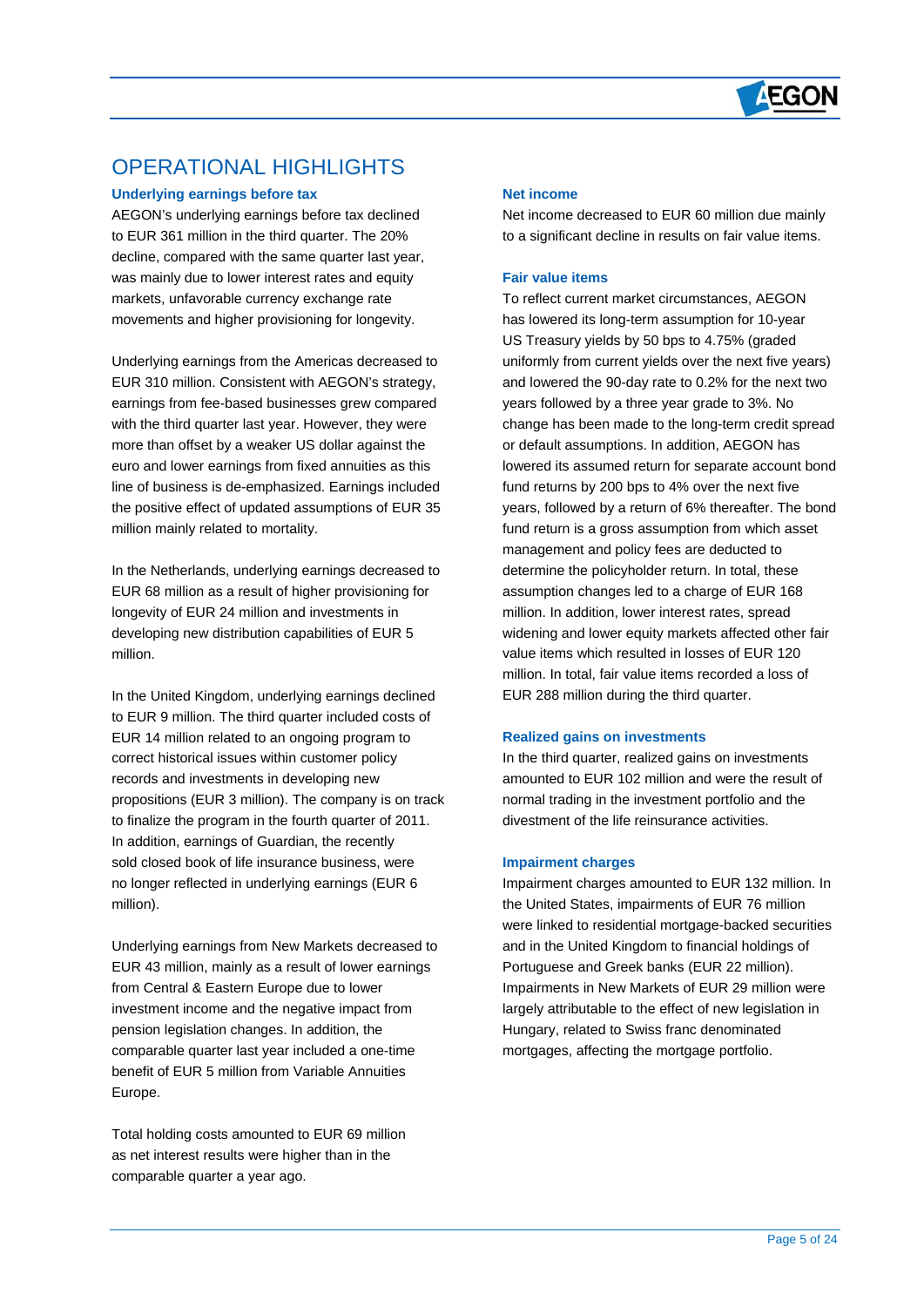## **AEGON**

#### **Other charges**

 $\overline{a}$ 

Other charges amounted to EUR 54 million and are mostly related to restructuring provisions in the Netherlands (EUR 60 million) and in the United Kingdom (EUR 15 million). These charges are partly offset by UK policyholder tax with an equal and opposite charge in the tax income line of EUR 20 million.

#### **Run-off businesses**

The results of run-off businesses amounted to a loss of EUR 5 million as a lower amortization yield paid on internally transferred assets related to the institutional spread-based business and favorable mortality results for pay-out annuities were offset by lower results from BOLI/COLI and transaction costs related to the divestment of the life reinsurance activities.

#### **Income tax**

Net income for the quarter contained a tax benefit of EUR 76 million. A benefit of EUR 46 million in the United States related to the utilization of losses for which previously no deferred tax asset was recognized. In the United Kingdom, a benefit of EUR 24 million was recorded as a result of the tax rate reduction as per April 2012, enacted in July 2011.

#### **Return on equity**

In the first nine months of 2011, the return on equity of AEGON's ongoing business amounted to 8.7%. Including capital allocated to the run-off businesses, return on equity amounted to 7.4%.

#### **Operating expenses**

In the third quarter, operating expenses increased 6% to EUR 886 million due mainly to higher restructuring charges. Excluding restructuring charges, employee benefit plans and at constant currencies, operating expenses increased 1% during the first nine months of 2011.

#### **Sales and deposits**

AEGON's total sales increased 2% to EUR 1.6 billion mainly as a result of strong pension deposits. New life sales declined, mainly as a result of lower single premium production in the United Kingdom and the Americas following repricing of products, partly offset by growth in Central & Eastern Europe.

Gross deposits of EUR 10.5 billion were supported by increased pension and variable annuity deposits in the United States and continued strong third-party asset management inflows.

#### **Value of new business**

Compared with the third quarter 2010, the value of new business declined considerably to EUR 58 million, reflecting current market circumstances of lower interest rates and higher volatility and lower new life sales partly offset by higher deposits. AEGON prices its products on an economic framework basis and will start to publish value of new business on that basis as of the first quarter of 2012.

#### **Revenue-generating investments**

Revenue-generating investments rose 3% compared with the end of the second quarter of 2011 to EUR 404 billion. The positive effect of strong inflows and lower interest rates on asset balances was only partly offset by the effect of lower equity markets.

#### **Capital management**

In August, Standard & Poor's positively revised their outlook on AEGON and its subsidiaries to stable from negative and affirmed the 'AA-' ratings on the core operating entities. At the same time, Moody's affirmed the A3 senior debt of AEGON and upgraded the subordinated rating of AEGON to Baa1 from Baa2. Moody's also upgraded the outlook on all ratings to stable from negative. In the opinion of the rating agencies, AEGON's balance sheet is more resilient to stress as a result of an improved risk profile. In addition, AEGON delivered on its strategy with the full repayment to the Dutch State in June 2011 and the divestment of its life reinsurance activities in August 2011.

AEGON's core capital, excluding revaluation reserves, amounted to EUR 16.9 billion, equivalent to  $73.6\%$ <sup>6</sup> of the company's total capital base at the end of the third quarter. AEGON aims the proportion of core capital to be at least 75% of total capital by the end of 2012.

Shareholders' equity increased to EUR 19.4 billion as a result of the appreciation of the US dollar against the euro and a significant increase in the revaluation reserves during the third quarter. Shareholders' equity per common share, excluding preference capital, amounted to EUR 9.21 at September 30, 2011.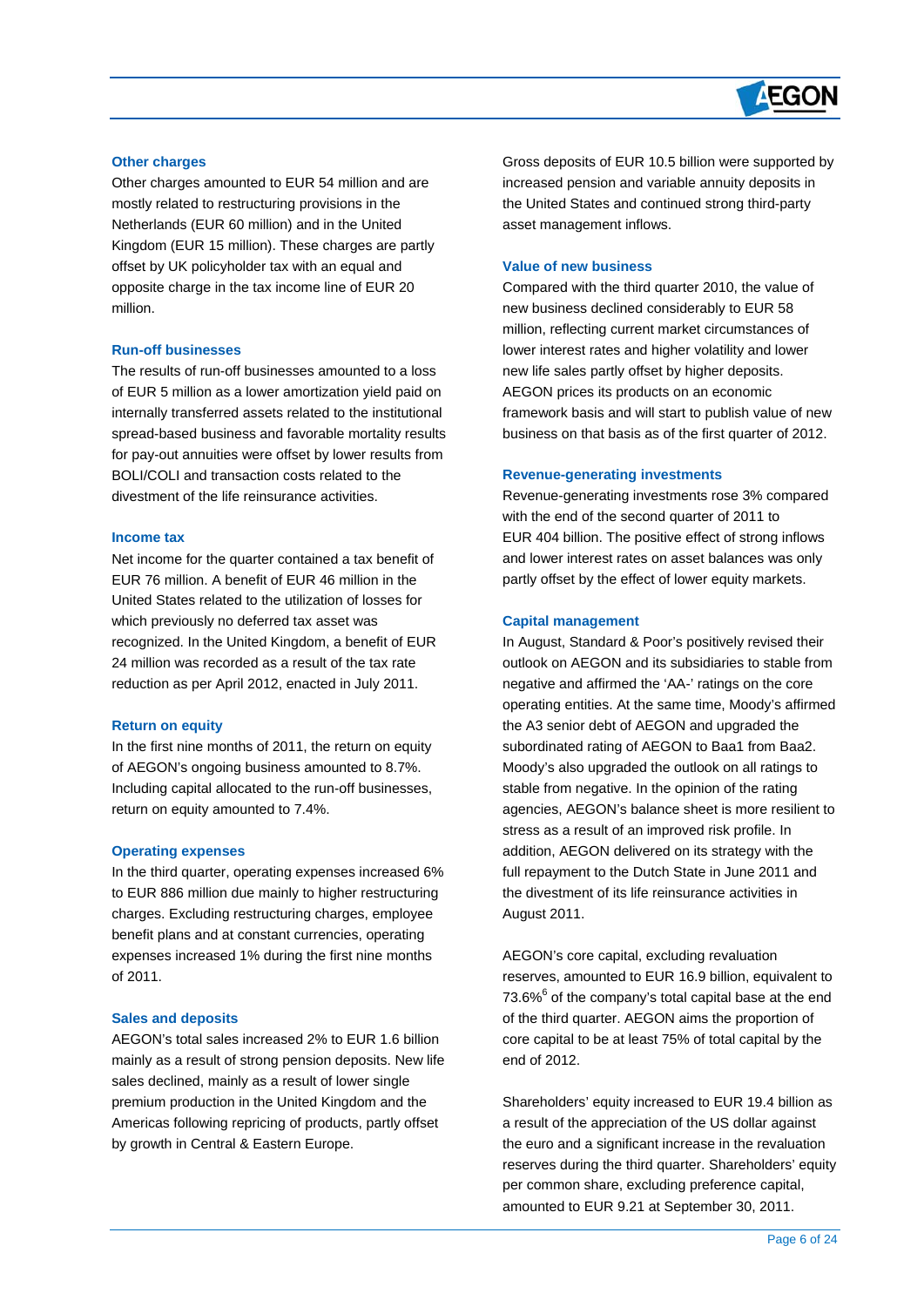

The revaluation reserves at September 30, 2011 increased to EUR 2.6 billion, mainly the result of a significant decrease in risk-free interest rates which had a positive effect on the value of fixed income securities, partly offset by spread widening. In addition, the foreign currency translation reserves improved, primarily the result of a strengthening of the US dollar against the euro.

 $\overline{a}$ 

AEGON aims to maintain at least 1.5 times holding expenses as a buffer at the holding, currently equivalent to approximately EUR 900 million. During the third quarter, excess capital in the holding increased to EUR 1.2 billion as a result of dividends received from business units.

At September 30, 2011, AEGON's Insurance Group Directive (IGD) ratio amounted to ~190%, a decrease from the level of ~200% at the end of the second quarter.

#### **Cash flows**

AEGON aims to deliver sustainable cash flows and has announced its intention to improve operational free cash flow from its 2010 normalized level of EUR 1.0-1.2 billion per annum by 30% by 2015.

AEGON posted negative operational free cash flows of EUR 678 million during the third quarter of 2011. Operational free cash flows were severely affected in the United States as a result mainly of the sharp decline in interest rates. Excluding the impact of financial markets in the third quarter, operational free cash flows totaled EUR 397 million. Operational free cash flows represent distributable earnings generation of the business units. The impact of capital preservation initiatives or proceeds from disposals are not included in the reported operational free cash flows.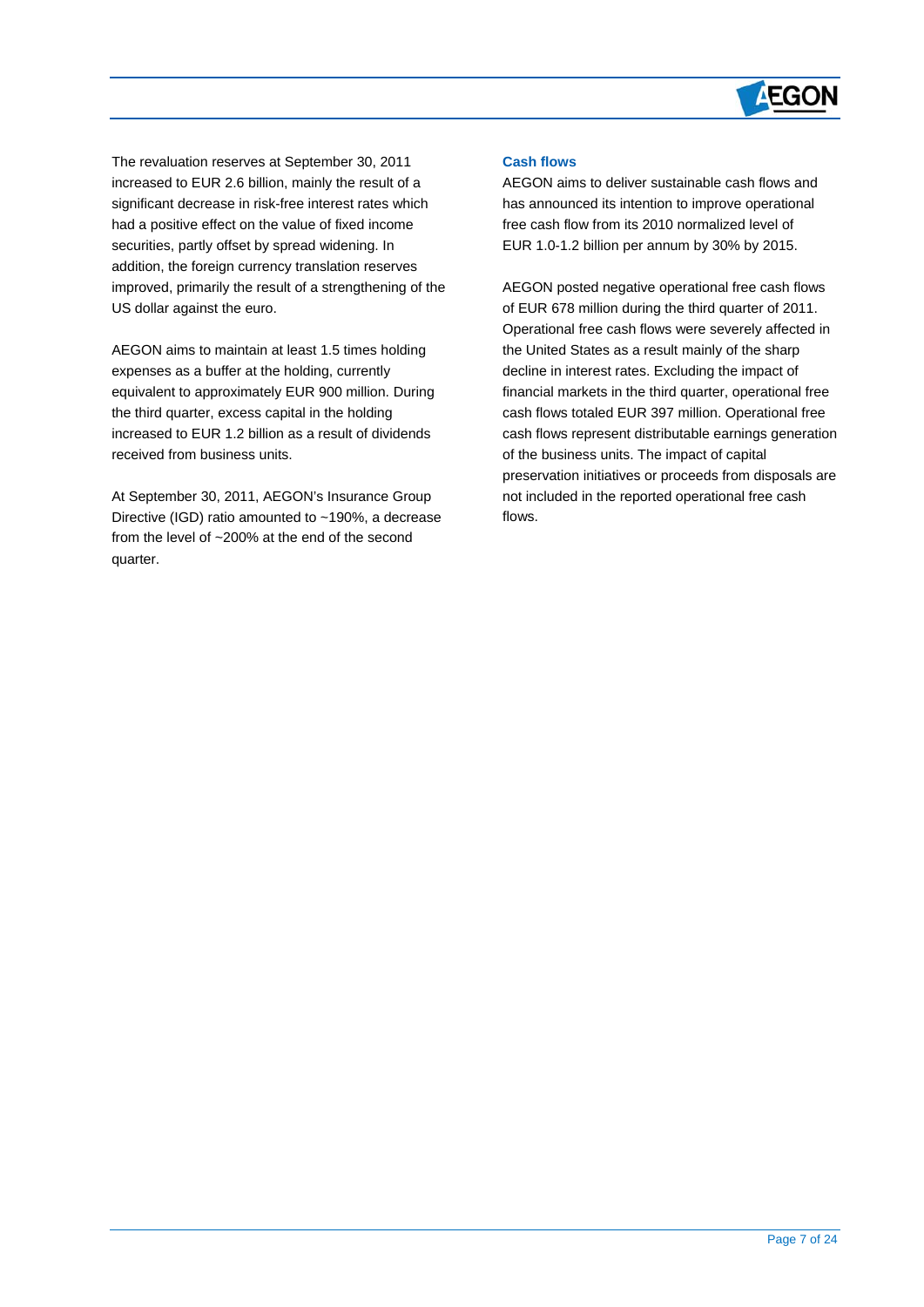## APPENDIX I • Americas • The Netherlands • United Kingdom • New Markets

| FINANCIAL OVERVIEW, Q3 2011 GEOGRAPHICALLY <sup>c)</sup> |  |  |  |  |  |
|----------------------------------------------------------|--|--|--|--|--|
|----------------------------------------------------------|--|--|--|--|--|

|                                                       |          |             |               |                | Holding,                     |       |
|-------------------------------------------------------|----------|-------------|---------------|----------------|------------------------------|-------|
|                                                       |          | <b>The</b>  | <b>United</b> | <b>New</b>     | other<br>activities &        |       |
| <b>EUR millions</b>                                   | Americas | Netherlands | Kingdom       | <b>Markets</b> | eliminations                 | Total |
|                                                       |          |             |               |                |                              |       |
| Underlying earnings before tax by line of business    |          |             |               |                |                              |       |
| Life                                                  | 166      | 47          | 20            | 17             | -                            | 250   |
| Individual savings and retirement products            | 88       |             |               | (4)            | -                            | 84    |
| Pensions                                              | 56       | 24          | (10)          | 2              |                              | 72    |
| Non-life                                              |          | (1)         |               | 4              |                              | 3     |
| Distribution                                          |          | (2)         | (1)           |                |                              | (3)   |
| Asset Management                                      |          |             |               | 15             |                              | 15    |
| Other                                                 |          |             |               |                | (69)                         | (69)  |
| Share in underlying earnings before tax of associates |          |             | ٠             | 9              |                              | 9     |
| Underlying earnings before tax                        | 310      | 68          | 9             | 43             | (69)                         | 361   |
| Fair value items                                      | (275)    | 25          | (8)           | (16)           | (14)                         | (288) |
| Realized gains / (losses) on investments              | 40       | 59          | 3             |                |                              | 102   |
| Impairment charges                                    | (76)     | (5)         | (22)          | (29)           | $\qquad \qquad \blacksquare$ | (132) |
| Other income / (charges)                              | 4        | (61)        | 5             | (2)            |                              | (54)  |
| Run-off businesses                                    | (5)      |             |               |                |                              | (5)   |
| Income before tax                                     | (2)      | 86          | (13)          | (4)            | (83)                         | (16)  |
| Income tax                                            | 72       | (23)        | 13            | (9)            | 23                           | 76    |
| Net income                                            | 70       | 63          | ٠             | (13)           | (60)                         | 60    |
| Net underlying earnings                               | 242      | 55          | 30            | 26             | (45)                         | 308   |

## **EMPLOYEE NUMBERS**

 $\overline{a}$ 

|                                                             | Sept. 30, | June 30, |
|-------------------------------------------------------------|-----------|----------|
|                                                             | 2011      | 2011     |
|                                                             |           |          |
| Employees excluding agents                                  | 22,781    | 23,639   |
| Agents                                                      | 3,024     | 2.892    |
| Total number of employees excluding Associates              | 25,805    | 26.531   |
| AEGON's share of employees (including agents) in Associates | 4.125     | 3,561    |
| Total                                                       | 29,930    | 30,092   |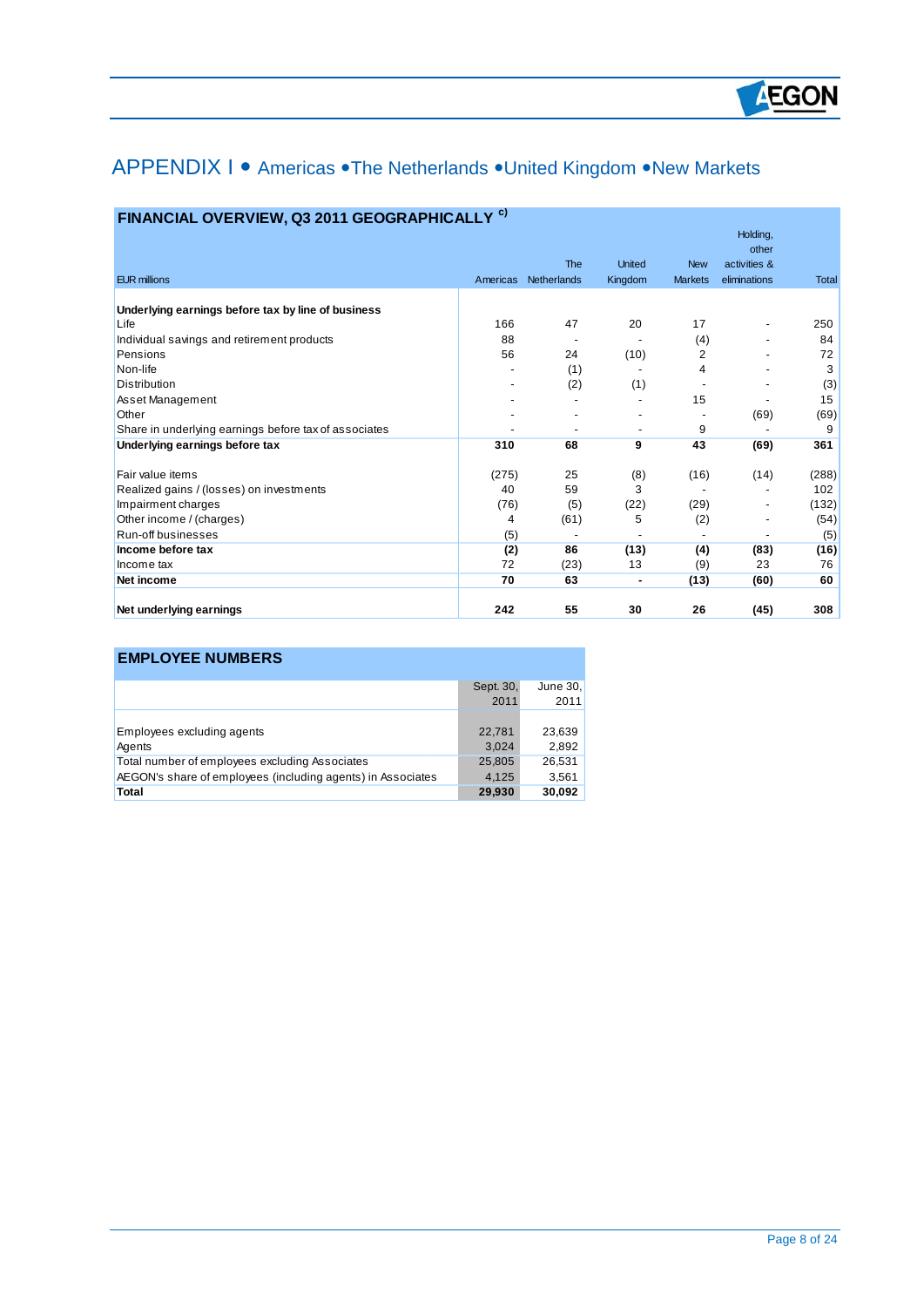

## AMERICAS

 $\overline{a}$ 

- o **Underlying earnings before tax amount to USD 437 million**
- o **Net income decreases to USD 101 million, mainly driven by lower results from fair value items**
- o **New life sales decline to USD 155 million as a result of lower universal life sales due to repricing**
- o **Accident & health sales increase to USD 206 million, mainly the result of affinity markets**
- o **Gross deposits increase to USD 10.4 billion driven by strong pension and variable annuity deposits**

#### **Underlying earnings before tax**

Underlying earnings from the Americas decreased 5% to USD 437 million for the third quarter 2011, the result mainly of lower fixed annuity earnings.

- Earnings from Life & Protection in the Americas amounted to USD 219 million and were level compared to the same quarter last year. Earnings included USD 65 million as a result of favorable DAC unlocking related to mortality offset partially by the effects of lower interest rates of USD 18 million. Higher Long Term Care provisions in addition to a charge relating to Executive Life of New York also contributed unfavorably to the results (USD 15 million).
- Individual Savings & Retirement earnings decreased to USD 123 million. Fixed annuity earnings decreased to USD 61 million as a result of lower spreads and declining asset balances as the product is de-emphasized. Earnings from variable annuities improved to USD 57 million, compared to the third quarter last year, and included charges related to policyholder behavior assumption updates of USD 12 million. Earnings from retail mutual funds increased as a result of higher account balances and amounted to USD 5 million.
- Earnings from Employer Solutions & Pensions remained level at USD 79 million as a reserve release of USD 13 million in the comparable quarter last year offset continued growth of the business.
- Earnings from Canada amounted to USD 17 million and the joint-ventures in Latin America reported a loss of USD 1 million.

#### **Net income**

Net income from AEGON's businesses in the Americas decreased to USD 101 million in the third quarter. The main driver of the decline was negative results from fair value items partly offset by tax benefits.

The loss of USD 387 million for fair value items included USD 237 million for a change in long-term economic assumptions related to lower interest rates. AEGON has lowered its long-term assumption for 10 year US Treasury yields by 50 bps to 4.75% (graded uniformly from current yields over the next five years) and lowered the 90 day rate to 0.2% for the next two years followed by a three year grade to 3%. No change has been made to the long term credit spread or default assumptions. In addition, AEGON has lowered its assumed return for separate account bond fund returns by 200 bps to 4% over the next five years, followed by a return of 6% thereafter. The bond fund return is a gross assumption from which asset management and policy fees are deducted to determine the policyholder return.

hedge programs performed well during the volatile quarter and contributed USD 1.4 billion in gains which largely offset higher reserves and claims on the Fair value of assets resulted in a loss of USD 92 million for the period, primarily due to lower than expected alternative asset performance and credit derivatives due to spread widening. Variable annuity guarantee liabilities.

primarily realized as a result of the divestment of the life reinsurance activities. Net impairments amounted to USD 106 million and were largely linked to one Gains on investments of USD 57 million were residential mortgage-backed security.

internally transferred assets related to the institutional spread-based business and favorable mortality on pay-out annuities was offset by transaction costs related to the divestment of the life reinsurance activities. The results of run-off businesses amounted to a loss of USD 7 million as lower amortization yield paid on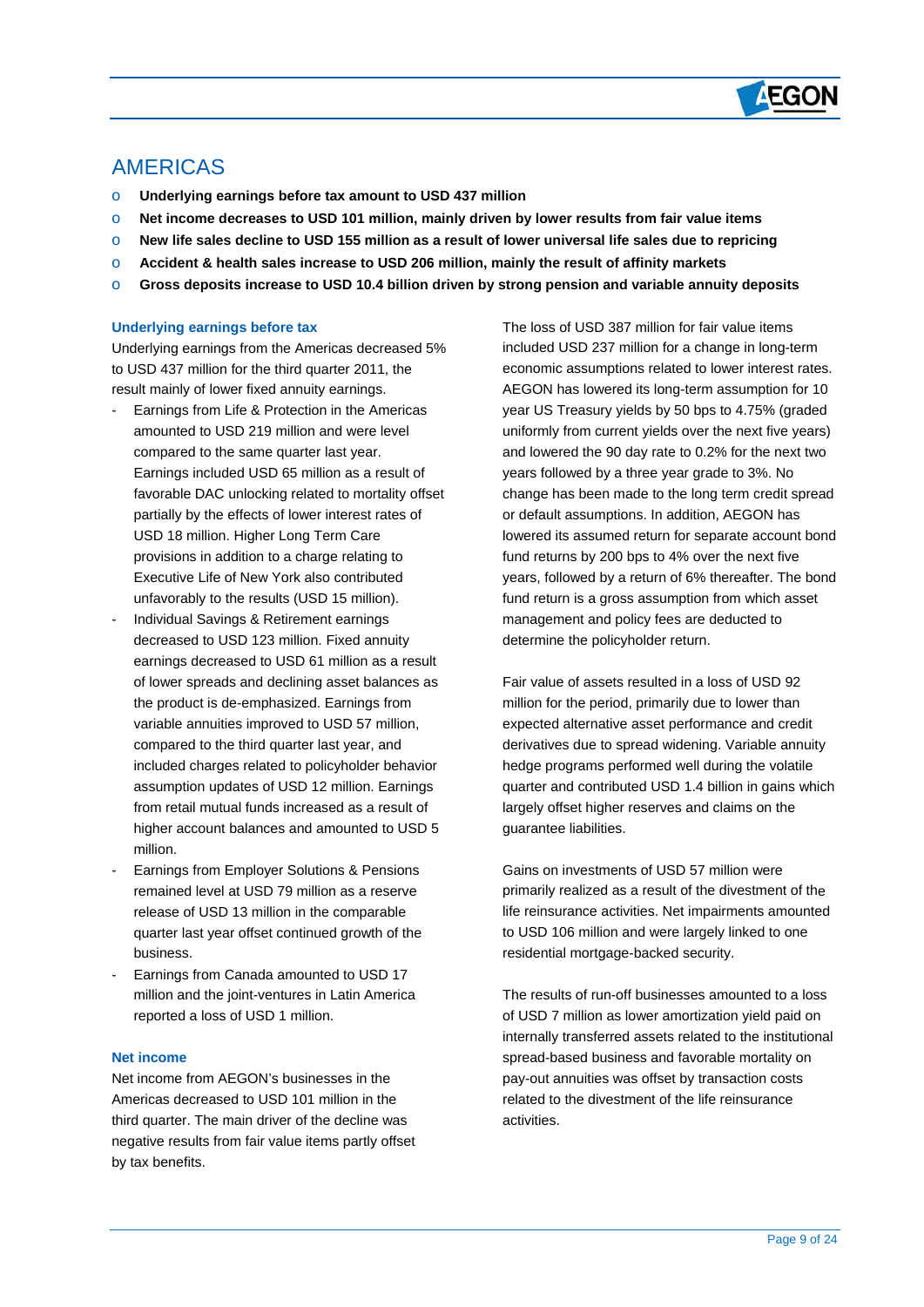# **AEGON**

Net income for the quarter included a tax benefit of USD 101 million. A benefit of USD 69 million related to the utilization of losses for which previously no deferred tax asset was recognized.

#### **Return on capital**

 $\overline{a}$ 

During the first nine months of 2011, the return on average capital, excluding revaluation reserves, invested in AEGON's business in the Americas amounted to 7.0%. Excluding the capital allocated to the run-off businesses, the return on capital in the Americas would amount to 8.7%. Return on capital of AEGON's businesses excludes the benefit of leverage at the holding.

#### **Operating expenses**

Operating expenses increased 7% to USD 506 million, mainly as a result of expenses related to the completion of the divestment of the life reinsurance activities. Excluding restructuring charges and employee benefit plan expenses, operating expenses decreased 1% as a result of expense reduction programs.

#### **Sales**

New life sales declined to USD 155 million, mainly the effect of the discontinuance of single premium universal life sales in the bank channel during the second half of 2010, as well as repricing of certain universal life products this year to reflect the current interest rate environment.

New premium production for accident & health insurance increased to USD 206 million, primarily the result of growth in the employer benefits and affinity marketing businesses.

Gross deposits increased to USD 10.4 billion as a result of higher fee-based deposits. Pension deposits increased as result of higher takeover and annual deposits in the retirement plan space, in addition to a strong increase in stable value deposits. Stable value balances amount to USD 60 billion and are expected to be maintained around this level.

Variable annuity sales continued to be strong, primarily as a result of the Retirement Income Max rider. A new, recently launched GLWB rider is expected to improve sales further in the direct channel. AEGON is currently in the process of repricing its variable annuity offerings to reflect the current low interest rate environment and subsequent higher hedging costs in its riders.

Net deposits for the ongoing businesses totaled USD 4 billion as net inflows for the stable value and retirement plan businesses and variable annuities were only partly offset by retail mutual fund and fixed annuity outflows. AEGON is de-emphasizing sales of fixed annuities as part of a strategic repositioning and incurs net outflows as a result.

#### **Value of new business**

Value of new business decreased to USD 34 million as the effect of increased retirement and stable value deposits was more than offset by a lower contribution from variable annuities as a result of increased hedging costs in the current interest rate environment.

#### **Revenue-generating investments**

Revenue-generating investments declined to USD 315 billion as compared to the second quarter of 2011. The decline is mainly the result of the effect of lower equity markets on unit-linked and off balance sheet assets.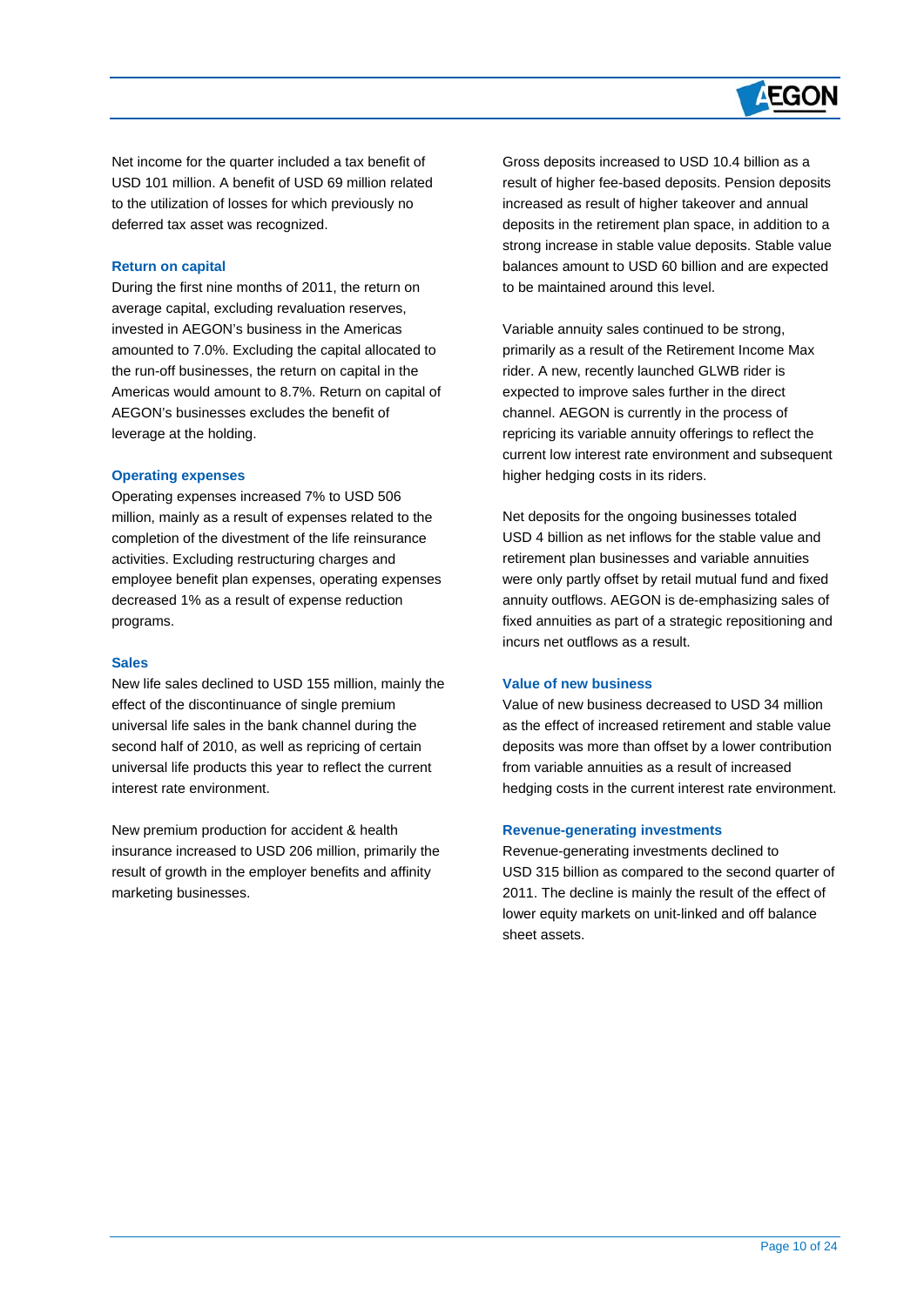

| AMERICAS <sup>c)</sup>                                               |                  |                |                          |                |                                   |                 |                 |                          |
|----------------------------------------------------------------------|------------------|----------------|--------------------------|----------------|-----------------------------------|-----------------|-----------------|--------------------------|
| <b>USD millions</b>                                                  | Q3 2011<br>Notes | Q2 2011        | %                        | Q3 2010        | %                                 | <b>YTD 2011</b> | <b>YTD 2010</b> | %                        |
| Underlying earnings before tax by line of business                   |                  |                |                          |                |                                   |                 |                 |                          |
| Life and protection                                                  | 219              | 194            | 13                       | 220            |                                   | 608             | 655             | (7)                      |
| <b>Fixed annuities</b>                                               | 61               | 77             | (21)                     | 112            | (46)                              | 228             | 358             | (36)                     |
| Variable annuities                                                   | 57               | 87             | (34)                     | 29             | 97                                | 237             | 148             | 60                       |
| Retail mutual funds                                                  | 5                | 6              | (17)                     | 3              | 67                                | 17              | 3               | $\overline{a}$           |
| Individual savings and retirement products                           | 123              | 170            | (28)                     | 144            | (15)                              | 482             | 509             | (5)                      |
| Employer solutions & pensions                                        | 79               | 83             | (5)                      | 79             |                                   | 243             | 227             | $\overline{7}$           |
| Canada                                                               | 17               | 19             | (11)                     | 13             | 31                                | 47              | 39              | 21                       |
| Latin America                                                        | (1)              | 3              |                          | $\overline{2}$ | $\overline{a}$                    |                 | 4               | $\overline{a}$           |
| Underlying earnings before tax                                       | 437              | 469            | (7)                      | 458            | (5)                               | 1,380           | 1,434           | (4)                      |
| Fair value items                                                     | (387)            | (72)           | ÷,                       | 117            |                                   | (476)           | (42)            | $\overline{a}$           |
| Realized gains / (losses) on investments                             | 57               | 71             | (20)                     | 121            | (53)                              | 163             | 175             | (7)                      |
| Impairment charges                                                   | (106)            | (76)           | (39)                     | (111)          | 5                                 | (262)           | (375)           | 30                       |
| Other income / (charges)                                             | 6                | (5)            |                          |                |                                   | $\mathbf{1}$    | (140)           | $\overline{\phantom{a}}$ |
| Run- off businesses                                                  | (7)              | 15             | $\overline{\phantom{a}}$ | (9)            | 22                                | 38              | (46)            | $\overline{\phantom{a}}$ |
| Income before tax                                                    |                  | 402            |                          | 576            | $\overline{\phantom{a}}$          | 844             | 1,006           | (16)                     |
| Income tax                                                           | 101              | (60)           |                          | 52             | 94                                | (42)            | 94              |                          |
| Net income                                                           | 101              | 342            | (70)                     | 628            | (84)                              | 802             | 1,100           | (27)                     |
|                                                                      |                  |                |                          |                |                                   |                 |                 |                          |
| Net income / (loss) attributable to:<br>Equity holders of AEGON N.V. | 101              | 342            | (70)                     | 628            | (84)                              | 802             | 1,100           | (27)                     |
|                                                                      |                  |                |                          |                |                                   |                 |                 |                          |
| Net underlying earnings                                              | 343              | 368            | (7)                      | 339            | $\mathbf{1}$                      | 1,057           | 1,058           |                          |
| Commissions and expenses                                             | 1,255            | 1,210          | 4                        | 1,167          | 8                                 | 3,674           | 3,483           | $\sqrt{5}$               |
| of which operating expenses                                          | 506              | 502            | $\mathbf{1}$             | 472            | $\boldsymbol{7}$                  | 1,500           | 1,457           | 3                        |
|                                                                      |                  |                |                          |                |                                   |                 |                 |                          |
| New life sales                                                       | 12               |                |                          |                |                                   |                 |                 |                          |
| Life single premiums                                                 | 113              | 78             | 45                       | 363            |                                   | 338             | 820             |                          |
|                                                                      | 144              | 143            | $\mathbf{1}$             | 143            | (69)                              | 426             | 417             | (59)                     |
| Life recurring premiums annualized                                   | 155              |                |                          |                |                                   |                 | 499             | $\overline{c}$           |
| Total recurring plus 1/10 single                                     |                  | 151            | 3                        | 179            | (13)                              | 460             |                 | (8)                      |
| Life & protection                                                    | 117              | 114            | 3                        | 147            | (20)                              | 352             | 402             | (2)                      |
| Employer solutions & pensions                                        | 6                | $\overline{7}$ | (14)                     | 5              | 20                                | 19              | 17              | 12                       |
| Canada                                                               | 15               | 18             | (17)                     | 15             |                                   | 50              | 46              | $\boldsymbol{9}$         |
| Latin America                                                        | 17               | 12             | 42                       | 12             | 42                                | 39              | 34              | 15                       |
| Total recurring plus 1/10 single                                     | 155              | 151            | 3                        | 179            | (13)                              | 460             | 499             | (8)                      |
| New premium production accident and health insurance                 | 206              | 201            | $\overline{c}$           | 179            | 15                                | 606             | 543             | 12                       |
|                                                                      |                  |                |                          |                |                                   |                 |                 |                          |
| Gross deposits (on and off balance) by line of business              | 12               |                |                          |                |                                   |                 |                 |                          |
| Life & protection                                                    | $\overline{2}$   | 3              | (33)                     | 2              |                                   | 8               | 8               |                          |
| <b>Fixed annuities</b>                                               | 87               | 71             | 23                       | 164            | (47)                              | 241             | 473             | (49)                     |
| Variable annuities                                                   | 1,338            | 1,401          | (4)                      | 956            | 40                                | 3,918           | 2,793           | 40                       |
| Retail mutual funds                                                  | 618              | 765            | (19)                     | 861            | (28)                              | 2.158           | 2,794           | (23)                     |
| Individual savings & retirement products                             | 2,043            | 2,237          | (9)                      | 1,981          | 3                                 | 6,317           | 6,060           | 4                        |
| Employer solutions & pensions                                        | 8,282            | 4,913          | 69                       | 3,975          | 108                               | 18,749          | 13,503          | 39                       |
| Canada                                                               | 73               | 83             | (2)                      | 100            | (27)                              | 253             | 504             | (50)                     |
| <b>Total gross deposits</b>                                          | 10,400           | 7,236          | 44                       | 6,058          | 72                                | 25,327          | 20,075          | 26                       |
| Net deposits (on and off balance) by line of business                | $12\,$           |                |                          |                |                                   |                 |                 |                          |
| Life & protection                                                    | (10)             | (10)           | $\overline{\phantom{a}}$ | (12)           | $\ensuremath{\mathcal{T}}\xspace$ | (34)            | (39)            | 13                       |
| <b>Fixed annuities</b>                                               | (728)            | (810)          | 10                       | (584)          | (25)                              | (2, 339)        | (1,780)         | (31)                     |
| Variable annuities                                                   | 489              | 471            | 4                        | 225            | $117$                             | 1,180           | 419             | 182                      |
| Retail mutual funds                                                  | (234)            | (5)            | ÷,                       | 233            |                                   | (289)           | 1,008           | $\overline{\phantom{a}}$ |
| Individual savings & retirement products                             | (473)            | (344)          | (38)                     | (126)          |                                   | (1, 448)        | (353)           | $\overline{\phantom{a}}$ |
| Employer solutions & pensions                                        | 4,514            | 1,048          | $\overline{\phantom{a}}$ | 1,030          | $\overline{\phantom{a}}$          | 6,047           | 3,680           | 64                       |
| Canada                                                               | (39)             | (105)          | 63                       | (191)          | 80                                | (302)           | (870)           | 65                       |
| Total net deposits excluding run-off businesses                      | 3,992            | 589            | $\overline{a}$           | 701            |                                   | 4,263           | 2,418           | 76                       |
| Run-off businesses                                                   | (1,580)          | (772)          | (105)                    | (1, 384)       | (14)                              | (3, 554)        | (6, 774)        | 48                       |
| <b>Total net deposits</b>                                            | 2,412            | (183)          | $\overline{\phantom{a}}$ | (683)          |                                   | 709             | (4,356)         | $\sim$                   |

#### **REVENUE-GENERATING INVESTMENTS**

 $\overline{a}$ 

|                                             | Sept. 30, | June 30. |     |
|---------------------------------------------|-----------|----------|-----|
|                                             | 2011      | 2011     | %   |
| Revenue-generating investments (total)      | 315.362   | 324.919  | (3) |
| Investments general account                 | 122.645   | 121.723  |     |
| Investments for account of policyholders    | 76.217    | 83.383   | (9) |
| Off balance sheet investments third parties | 116,500   | 119.813  | (3) |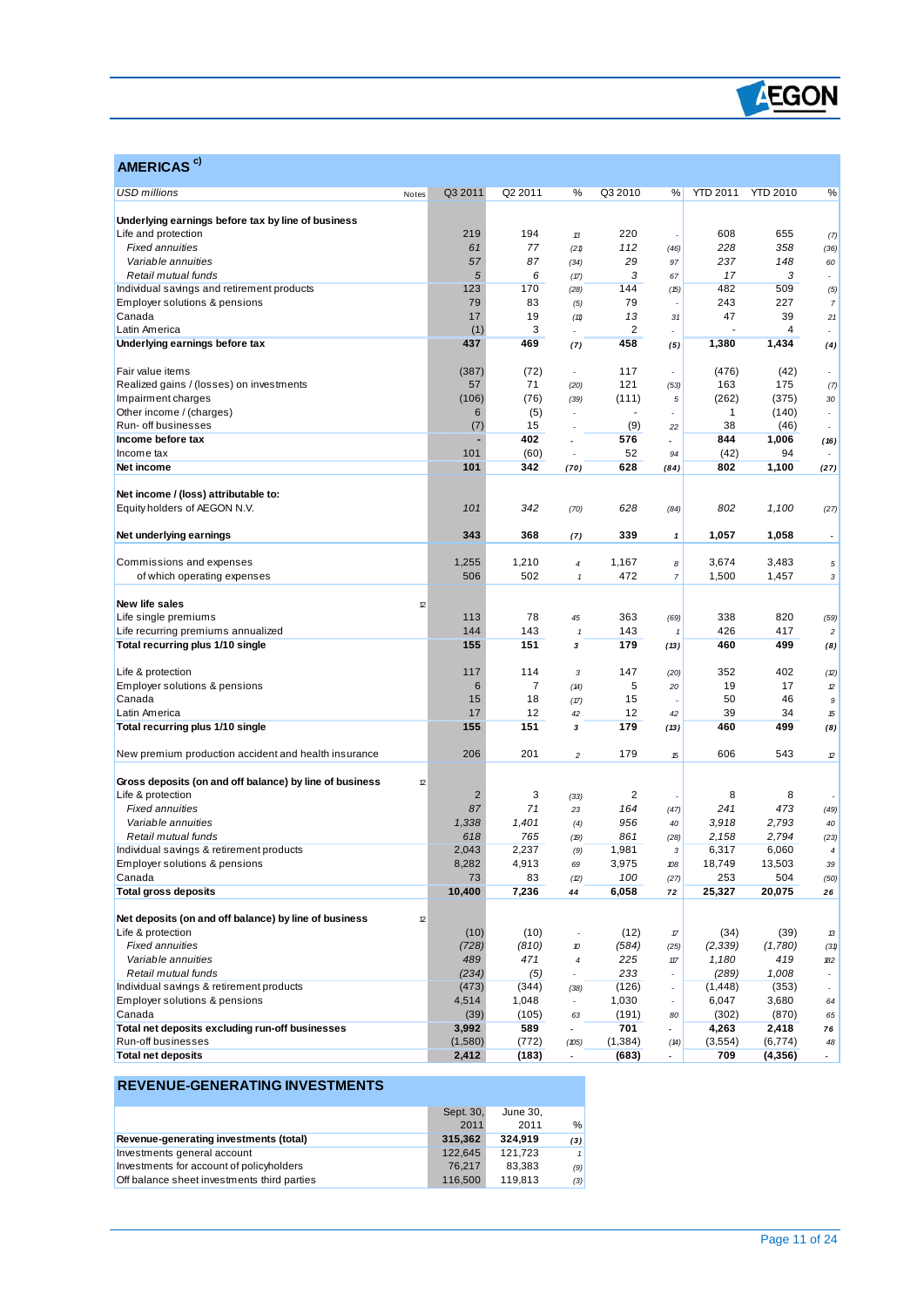

## THE NETHERLANDS

 $\overline{a}$ 

- o **Underlying earnings before tax decrease to EUR 68 million due to higher provisioning for longevity**
- o **Net income amounts to EUR 63 million as a result of restructuring charges and lower fair value items**
- o **New life sales remain level at EUR 32 million**

#### **Underlying earnings before tax**

Underlying earnings from AEGON's operations in the Netherlands amounted to EUR 68 million, a decrease compared to the third quarter 2010. This was mainly due to lower earnings in Life & Savings and higher provisioning for longevity in Pensions.

- Earnings from AEGON's Life & Savings operations in the Netherlands of EUR 47 million were down 8% compared to the third quarter of last year as lower investment income in life insurance was only partly offset by better interest results in Savings.
- Earnings from the Pension business declined to EUR 24 million as additional provisioning for longevity of EUR 24 million more than offset other positive technical results.
- Non-life recorded a loss of EUR 1 million, mainly as a result of costs related to a project to increase efficiencies, which offset improved claim experience.
- Losses from the distribution businesses amounted to EUR 2 million, mainly the result of business development initiatives.

#### **Net income**

Net income from AEGON's businesses in the Netherlands declined to EUR 63 million. This was mainly a result of lower fair value items, which amounted to EUR 25 million, driven by a decline in the fair value of guarantees net of hedging. Gains on investments totaled EUR 59 million for the quarter and were a result of normal trading activity in the portfolio. Other charges included charges of EUR 60 million related to the restructuring of AEGON's businesses in the Netherlands.

Interest rate and equity hedge programs performed well during the volatile quarter as the EUR 2.6 billion increase in value of guarantees was fully offset by hedging results.

#### **Operating expenses**

Operating expenses increased to EUR 242 million in the third quarter of 2011, mainly as a result of restructuring charges of EUR 60 million and investments in the further development of new distribution capabilities. On a comparable basis, expenses remained level.

During the quarter, AEGON announced plans to make its business in the Netherlands more agile and better positioned to respond to changing conditions and opportunities in the Dutch market. The restructuring of AEGON's Dutch business is an acceleration of previously announced strategic plans. The reorganization program and other initiatives will result in a reduction of the cost base by EUR 100 million as compared to the cost base for 2010. Most of the cost savings are expected to be achieved in 2012.

#### **Sales and deposits**

New life sales remained level at EUR 32 million during the third quarter of 2011. Individual life sales amounted to EUR 17 million. Individual life single premium production benefited from the focus on high service levels and the exit of some competitors from the market. Individual life recurring premium was lower as mortgage production slowed down. Pension sales increased 7% to EUR 15 million.

Premium production for accident & health and non-life products amounted to EUR 6 million and remained level with the third quarter of 2010.

Gross savings deposits increased 40% to EUR 584 million after AEGON Bank launched a marketing campaign and became more competitive in savings.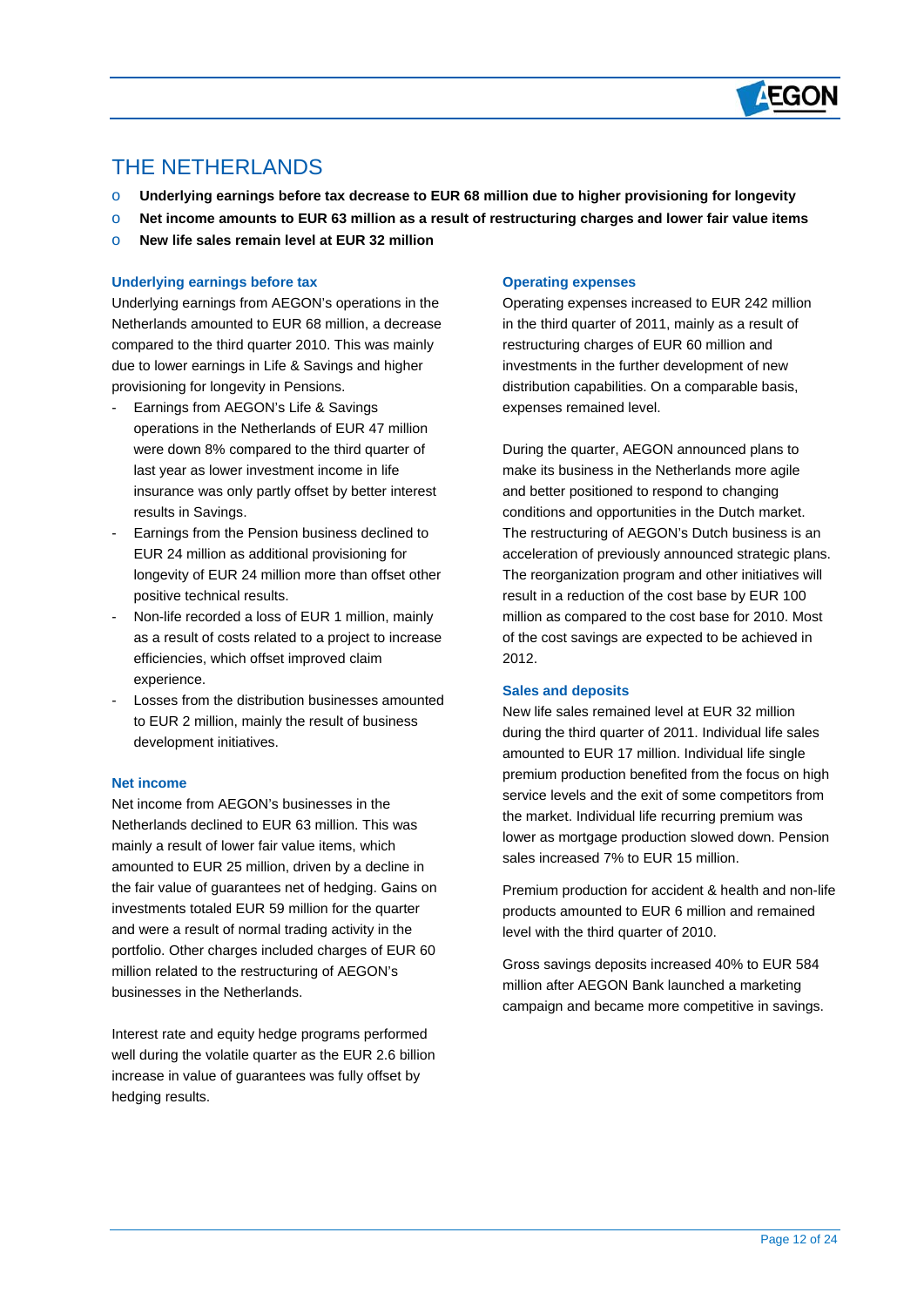

#### **Value of new business**

 $\overline{a}$ 

The value of new business declined to EUR 14 million, mainly as a result of lower volumes and higher mortgage-related funding costs.

#### **Revenue-generating investments**

Revenue-generating investments increased 2% to EUR 61 billion compared with the previous quarter as the impact from lower interest rates was only partly offset by the negative impact of lower equity markets.

#### **Update KoersPlan**

As previously disclosed, in July 2011 the Amsterdam Court of Appeal ruled with respect to a specific AEGON unit-linked product, the 'KoersPlan'-product. AEGON believes the ruling was wrongly decided, and in October 2011 AEGON appealed the decision with the Supreme Court of the Netherlands. However, if the Supreme Court were to confirm the decision taken by the Amsterdam Court of Appeal and the principles underlying such decision were applied to AEGON's entire KoersPlan-portfolio (instead of solely to the holders of KoersPlan-products who are plaintiffs in the pending litigation), AEGON currently estimates the financial effect to be approximately EUR 150 million after tax. The actual amount may vary based on uncertainties related to the application of any decision to individual customers, equity market fluctuations as well as interest rates movements. AEGON expects the Supreme Court to issue a decision during the second half of 2012.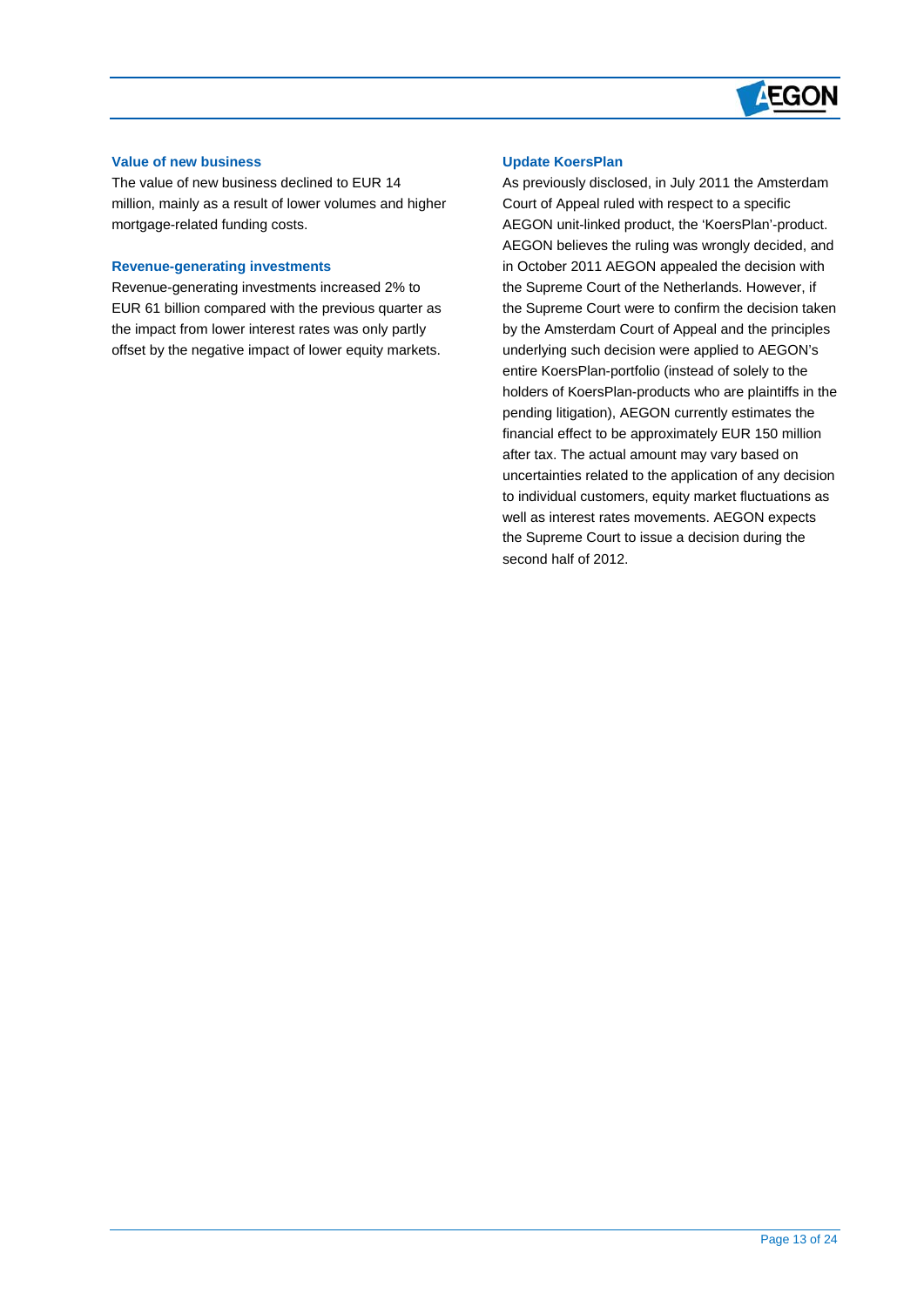

## **THE NETHERLANDS**

 $\overline{a}$ 

| <b>EUR</b> millions                                     | Notes | Q3 2011 | Q2 2011        | %              | Q3 2010                  | %              | <b>YTD 2011</b> | <b>YTD 2010</b> | ℅      |
|---------------------------------------------------------|-------|---------|----------------|----------------|--------------------------|----------------|-----------------|-----------------|--------|
|                                                         |       |         |                |                |                          |                |                 |                 |        |
| Underlying earnings before tax by line of business      |       |         |                |                |                          |                |                 |                 |        |
| Life and Savings                                        |       | 47      | 55             | (15)           | 51                       | (8)            | 145             | 132             | 10     |
| Pensions                                                |       | 24      | 16             | 50             | 42                       | (43)           | 62              | 118             | (47)   |
| Non life                                                |       | (1)     | $\overline{a}$ |                | 3                        |                | $\overline{4}$  | 29              | (86)   |
| <b>Distribution</b>                                     |       | (2)     | (1)            | (100)          | 2                        | $\overline{a}$ | 8               | 19              | (58)   |
| Share in underlying earnings before tax of associates   |       |         | 4              |                | (1)                      |                | $\overline{4}$  |                 |        |
| Underlying earnings before tax                          |       | 68      | 74             | (8)            | 97                       | (30)           | 223             | 298             | (25)   |
| Fair value items                                        |       | 25      | $\overline{2}$ | $\overline{a}$ | 184                      | (86)           | (33)            | 343             |        |
| Realized gains / (losses) on investments                |       | 59      | 142            | (58)           | 35                       | 69             | 236             | 154             | 53     |
| Impairment charges                                      |       | (5)     | (3)            | (67)           | (4)                      | (25)           | (10)            | (11)            | 9      |
| Other income / (charges)                                |       | (61)    | (11)           | $\overline{a}$ | $\overline{\phantom{a}}$ |                | (80)            | 33              |        |
| Income before tax                                       |       | 86      | 204            | (58)           | 312                      | (72)           | 336             | 817             | (59)   |
| Income tax                                              |       | (23)    | (35)           | 34             | (75)                     | 69             | (65)            | (187)           | 65     |
| Net income                                              |       | 63      | 169            | (63)           | 237                      | (73)           | 271             | 630             | (57)   |
|                                                         |       |         |                |                |                          |                |                 |                 |        |
| Net income / (loss) attributable to:                    |       |         |                |                |                          |                |                 |                 |        |
| Equity holders of AEGON N.V.                            |       | 63      | 169            | (63)           | 237                      | (73)           | 271             | 630             | (57)   |
| Net underlying earnings                                 |       | 55      | 67             | (18)           | 88                       | (38)           | 188             | 222             | (15)   |
|                                                         |       |         |                |                |                          |                |                 |                 |        |
| Commissions and expenses                                |       | 311     | 278            | $\mathcal{D}$  | 248                      | 25             | 861             | 775             | $11\,$ |
| of which operating expenses                             |       | 242     | 201            | 20             | 179                      | 35             | 632             | 543             | 16     |
| <b>New life sales</b>                                   |       |         |                |                |                          |                |                 |                 |        |
| Life single premiums                                    |       | 210     | 217            | (3)            | 176                      | 19             | 884             | 814             | 9      |
| Life recurring premiums annualized                      |       | 12      | 18             | (33)           | 14                       | (14)           | 49              | 54              | (9)    |
| Total recurring plus 1/10 single                        |       | 32      | 40             | (20)           | 32                       |                | 137             | 135             | 1      |
|                                                         |       |         |                |                |                          |                |                 |                 |        |
| Life and Savings                                        |       | 17      | 25             | (32)           | 18                       | (6)            | 68              | 66              | 3      |
| Pensions                                                |       | 15      | 15             |                | 14                       | $\overline{7}$ | 69              | 69              |        |
| Total recurring plus 1/10 single                        |       | 32      | 40             | (20)           | 32                       |                | 137             | 135             | 1      |
|                                                         |       |         |                |                |                          |                |                 |                 |        |
| New premium production accident and health insurance    |       | 6       | 4              | 50             | 5                        | 20             | 20              | 20              |        |
| New premium production general insurance                |       | 6       | $\overline{7}$ | (14)           | 6                        |                | 21              | 20              | 5      |
| Gross deposits (on and off balance) by line of business |       |         |                |                |                          |                |                 |                 |        |
| Life and Savings                                        |       | 584     | 442            | 32             | 416                      | 40             | 1,408           | 1,633           | (14)   |
| Pensions                                                |       |         |                |                | 109                      |                | 80              | 259             | (69)   |
| <b>Total gross deposits</b>                             |       | 584     | 442            | 32             | 525                      | 11             | 1,488           | 1,892           | (21)   |
|                                                         |       |         |                |                |                          |                |                 |                 |        |
| Net deposits (on and off balance) by line of business   |       |         |                |                |                          |                |                 |                 |        |
| Life and Savings                                        |       | 54      | (113)          |                | (139)                    |                | (201)           | (7)             |        |
| Pensions                                                |       |         |                |                | 56                       |                | 27              | 46              | (41)   |
| <b>Total net deposits</b>                               |       | 54      | (113)          |                | (83)                     |                | (174)           | 39              |        |

#### **REVENUE-GENERATING INVESTMENTS**

|                                             | Sept. 30, | June 30. |                |
|---------------------------------------------|-----------|----------|----------------|
|                                             | 2011      | 2011     | $\frac{0}{0}$  |
| Revenue-generating investments (total)      | 61.092    | 60.005   | $\overline{2}$ |
| Investments general account                 | 38.346    | 36.810   | $\overline{4}$ |
| Investments for account of policyholders    | 22.746    | 23.195   | (2)            |
| Off balance sheet investments third parties |           | ۰        |                |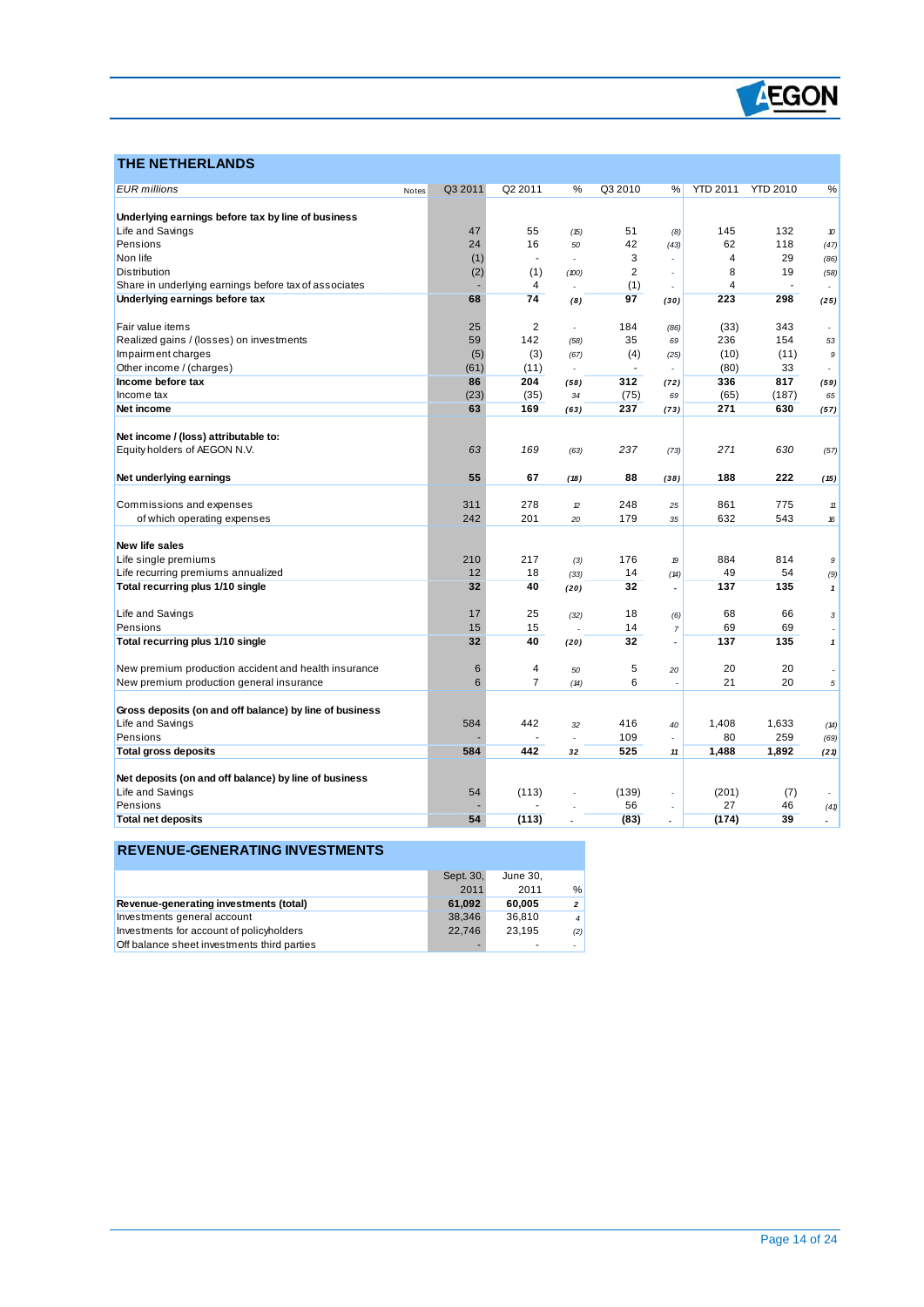

## UNITED KINGDOM

 $\overline{a}$ 

- o **Underlying earnings before tax of GBP 8 million as a result of higher exceptional charges and expenses**
- o **New life sales decrease to GBP 175 million as a result of planned lower pension sales**

#### **Underlying earnings before tax**

In the United Kingdom, underlying earnings before tax amounted to GBP 8 million, mainly driven by lower fee income. Exceptional charges during the quarter related to the customer redress program (GBP 5 million), expenses related to the execution of this program (GBP 7 million) and the development of new product propositions (GBP 3 million). These exceptional expenses may continue in the fourth quarter of 2011. Following the decision to sell the closed UK life insurance business, Guardian, the associated earnings were no longer reflected in underlying earnings (GBP 5 million).

- Earnings from Life decreased 22% to GBP 18 million, mainly as a result of lower investment income following de-risking, and only partly offset by cost reductions.
- Pensions recorded a loss of GBP 9 million, mainly as a result of lower fee income, continued investments in new product propositions, expenses and other charges related to the customer redress program, and the exclusion of earnings from Guardian following the decision to sell the closed UK life insurance business.
- Distribution recorded a loss of GBP 1 million

AEGON is progressing well with the implementation of its program to identify and correct historical issues within its customer policy records, which began in May 2009. The immediate priority of the program has been to deal with issues that resulted in financial detriment and to return affected customers to the financial position they would have been in had the issue not occurred. The program of determining the full scope of customer redress is expected to continue throughout the remainder of the year and may lead to additional charges. AEGON expects to have repaid the majority of the customer detriment by the end of 2011.

#### **Net income**

Net income was nil as lower underlying earnings and lower results on fair value items were only partly offset by higher gains on investments of GBP 3 million. Impairments in the third quarter amounted to GBP 19 million and related to impairments on financial holdings of Portuguese and Greek banks. Net income also included a charge of GBP 13 million relating to the restructuring of AEGON's operations in the United Kingdom and a benefit of GBP 21 million was recorded as a result of the tax rate reduction as per April 2012, enacted in July 2011.

#### **Operating expenses**

Operating expenses remained level at GBP 104 million as cost savings were offset by charges related to the restructuring program of GBP 13 million, as well as investments in the new proposition development of GBP 3 million. Expenses of GBP 7 million relating to the execution of the customer redress program are also included in operating expenses. The UK restructuring aims to reduce operating expenses by 25%, or GBP 80 million, by the end of 2011. It is expected that further restructuring charges will arise in the fourth quarter of 2011. To date, AEGON has implemented cost savings of GBP 71 million.

#### **Sales and deposits**

New life sales decreased 20% to GBP 175 million during the quarter as a result of a planned decrease in sales of individual pensions and new group pension schemes following reductions in the commission levels paid to advisors on these products.

#### **Value of new business**

The value of new business in the United Kingdom declined to GBP 3 million mainly driven by lower sales.

#### **Revenue-generating investments**

Revenue-generating investments declined to GBP 55 billion as compared with the second quarter 2011, as a result of a lower equity markets.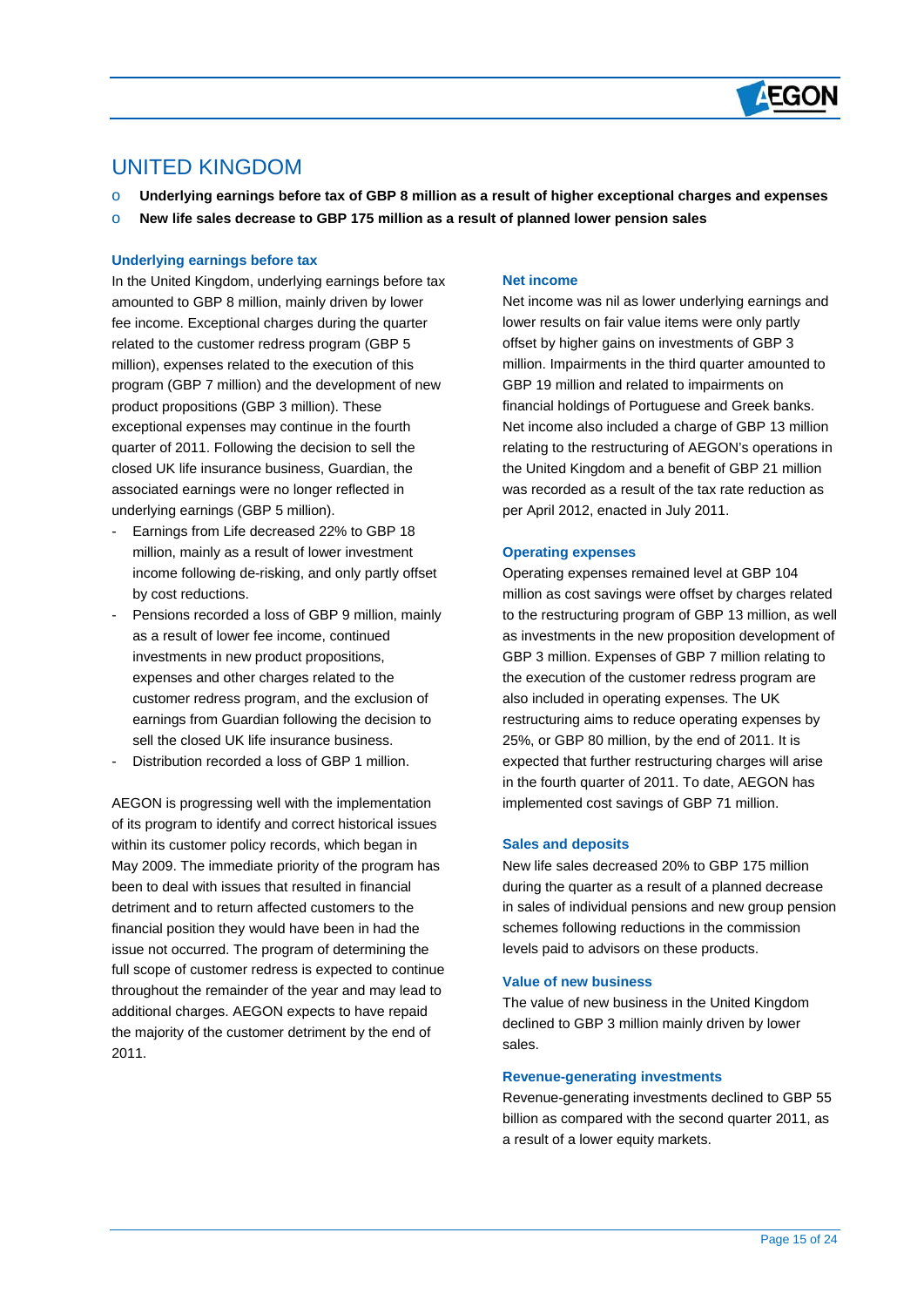

### **UNITED KINGDOM**

 $\overline{a}$ 

| <b>GBP</b> millions                                     | Notes | Q3 2011        | Q2 2011                  | %                        | Q3 2010        | %                        | <b>YTD 2011</b> | <b>YTD 2010</b> | %                        |
|---------------------------------------------------------|-------|----------------|--------------------------|--------------------------|----------------|--------------------------|-----------------|-----------------|--------------------------|
|                                                         |       |                |                          |                          |                |                          |                 |                 |                          |
| Underlying earnings before tax by line of business      |       |                |                          |                          |                |                          |                 |                 |                          |
| Life                                                    |       | 18             | 17                       | 6                        | 23             | (22)                     | 56              | 56              |                          |
| Pensions                                                |       | (9)            | (7)                      | (29)                     |                |                          | (25)            | 14              |                          |
| Distribution                                            |       | (1)            | (1)                      | ÷.                       | $\mathbf{1}$   |                          | (4)             | (3)             | (33)                     |
| Underlying earnings before tax                          |       | 8              | 9                        | (11)                     | 24             | (67)                     | 27              | 67              | (60)                     |
|                                                         |       |                |                          |                          |                |                          |                 |                 |                          |
| Fair value items                                        |       | (7)            | $\overline{\phantom{a}}$ | $\overline{a}$           | 1              |                          | (8)             | (8)             |                          |
| Realized gains / (losses) on investments                |       | 3              | 10                       | (70)                     |                |                          | 38              | 5               |                          |
| Impairment charges                                      |       | (19)           | (35)                     | 46                       | (2)            |                          | (54)            | (10)            |                          |
| Other income / (charges)                                | 7     | $\overline{4}$ | $\mathbf{1}$             | $\overline{\phantom{a}}$ | 12             | (67)                     |                 | 52              |                          |
| Income before tax                                       |       | (11)           | (15)                     | 27                       | 35             | $\overline{\phantom{a}}$ | 3               | 106             | (97)                     |
| Income tax attributable to policyholder return          |       | (17)           | (15)                     | (B)                      | (23)           | 26                       | (33)            | (63)            | 48                       |
| Income before income tax on shareholders return         |       | (28)           | (30)                     | $\overline{7}$           | 12             |                          | (30)            | 43              | $\overline{\phantom{a}}$ |
| Income tax on shareholders return                       |       | 28             | 15                       | 87                       | 32             | (13)                     | 61              | 45              | 36                       |
| Net income                                              |       |                | (15)                     | $\overline{a}$           | 44             | $\overline{a}$           | 31              | 88              | (65)                     |
|                                                         |       |                |                          |                          |                |                          |                 |                 |                          |
| Net income / (loss) attributable to:                    |       |                |                          |                          |                |                          |                 |                 |                          |
| Equity holders of AEGON N.V.                            |       |                | (15)                     |                          | 44             |                          | 31              | 88              | (65)                     |
|                                                         |       |                |                          |                          |                |                          |                 |                 |                          |
| Net underlying earnings                                 |       | 26             | 14                       | 86                       | 52             | (50)                     | 73              | 105             | (30)                     |
| Commissions and expenses                                |       | 183            | 193                      |                          | 179            | $\overline{c}$           | 548             | 530             | 3                        |
| of which operating expenses                             |       | 104            | 109                      | (5)<br>(5)               | 102            | $\overline{c}$           | 311             | 292             | $\boldsymbol{7}$         |
|                                                         |       |                |                          |                          |                |                          |                 |                 |                          |
| <b>New life sales</b>                                   | 8     |                |                          |                          |                |                          |                 |                 |                          |
| Life single premiums                                    |       | 615            | 711                      | (14)                     | 859            | (28)                     | 2,167           | 3,048           | (29)                     |
| Life recurring premiums annualized                      |       | 113            | 120                      | (6)                      | 133            | (15)                     | 360             | 412             | (13)                     |
| Total recurring plus 1/10 single                        |       | 175            | 191                      | (8)                      | 219            | (20)                     | 577             | 717             | (20)                     |
|                                                         |       |                |                          |                          |                |                          |                 |                 |                          |
| Life                                                    |       | 18             | 15                       | 20                       | 17             | 6                        | 49              | 66              | (26)                     |
| Pensions                                                |       | 157            | 176                      | (11)                     | 202            | (22)                     | 528             | 651             | (19)                     |
| Total recurring plus 1/10 single                        |       | 175            | 191                      | (8)                      | 219            | (20)                     | 577             | 717             | (20)                     |
|                                                         |       |                |                          |                          |                |                          |                 |                 |                          |
| Gross deposits (on and off balance) by line of business |       |                |                          |                          |                |                          |                 |                 |                          |
| Variable annuities                                      |       | 10             | 14                       | (29)                     | 13             | (23)                     | 41              | 61              | (33)                     |
| <b>Total gross deposits</b>                             |       | 10             | 14                       | (29)                     | 13             | (23)                     | 41              | 61              | (33)                     |
|                                                         |       |                |                          |                          |                |                          |                 |                 |                          |
| Net deposits (on and off balance) by line of business   |       |                |                          |                          |                |                          |                 |                 |                          |
| Variable annuities                                      |       | 1              | 12                       | (92)                     | 1              |                          | 15              | 35              | (57)                     |
| <b>Total net deposits</b>                               |       | $\mathbf{1}$   | 12                       | (92)                     | $\overline{1}$ |                          | 15              | 35              | (57)                     |
|                                                         |       |                |                          |                          |                |                          |                 |                 |                          |

### **REVENUE-GENERATING INVESTMENTS**

|                                          | Sept. 30. | June 30. |               |
|------------------------------------------|-----------|----------|---------------|
|                                          | 2011      | 2011     | $\frac{0}{0}$ |
| Revenue-generating investments (total)   | 54.611    | 58.319   | (6)           |
| Investments general account              | 8.168     | 7.952    | $\cdot$       |
| Investments for account of policyholders | 46.443    | 50.367   | (8)           |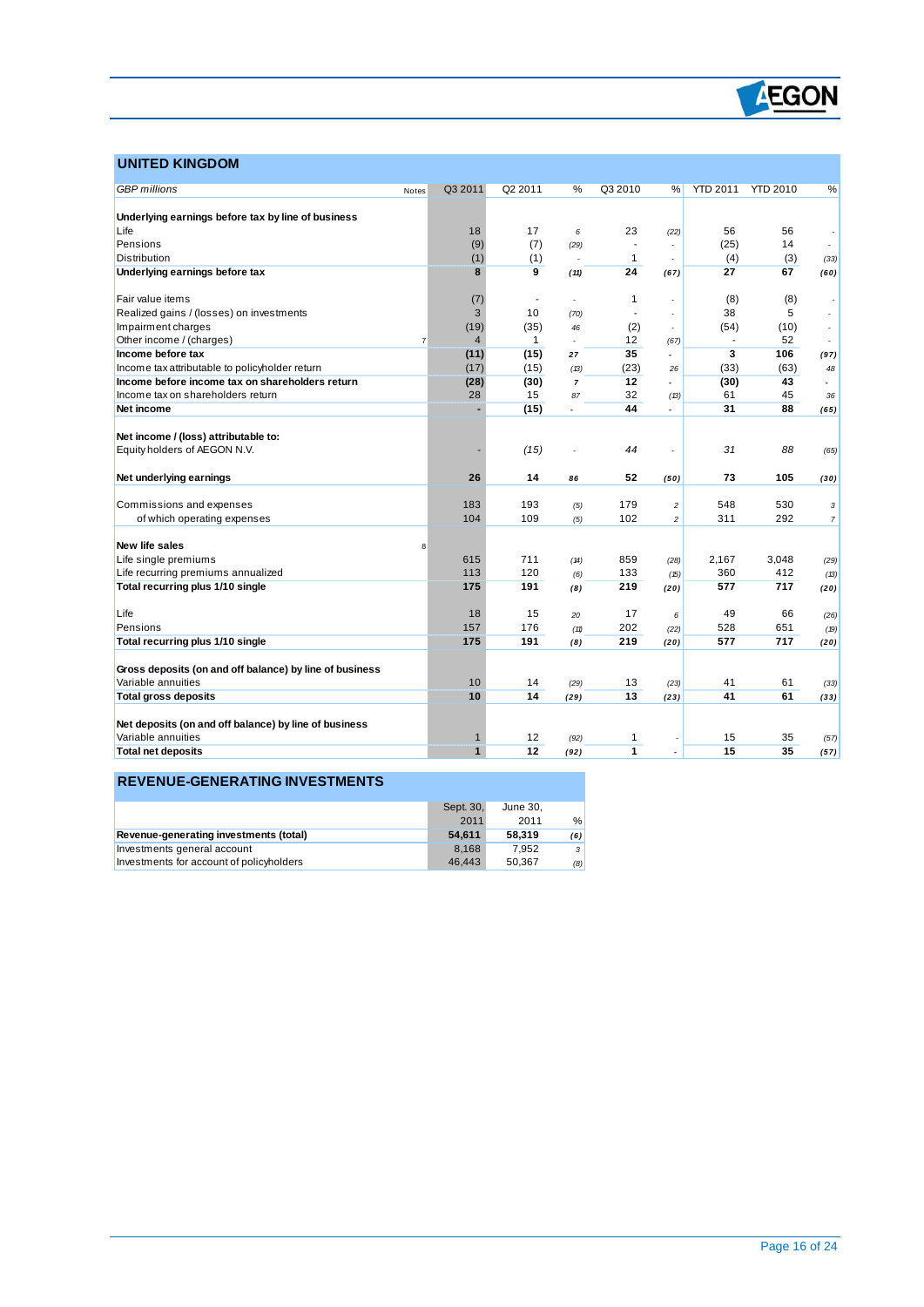

## NEW MARKETS

 $\overline{a}$ 

- o **Underlying earnings before tax declined to EUR 43 million, mainly driven by lower earnings from CEE**
- o **Net loss amounted to EUR 13 million, mainly the result of increased impairments**
- o **New life sales increased to EUR 64 million driven by higher sales in CEE and Spain**

#### **Underlying earnings before tax**

In New Markets, AEGON reported underlying earnings before tax of EUR 43 million. The decline is a result of lower underlying earnings from Central & Eastern Europe and Variable Annuities Europe.

- Earnings from **Central & Eastern Europe** declined to EUR 15 million as higher results from non-life in Hungary were more than offset by the negative impact from pension legislation changes and lower investment income in Hungary. Compared to the second quarter of 2011, earnings for the third quarter were lower as result of seasonality in non-life claims. Other factors were lower fee income following the pension asset transfer to the Hungarian State and reduced contributions to mandatory pension funds in Poland.
- Results from AEGON's operations in **Asia** remained level at EUR (11) million as the impact from cost reductions have been offset by the inclusion of the expenses related to the Asian regional office. The results for the Asia regional office have been included since the first quarter of 2011, following the implementation of the new operational structure for the Asian operations.
- Earnings from **Spain & France** amounted to EUR 21 million as growth from the inclusion of earnings from Caixa Sabadell Vida was more than offset by lower underlying earnings from CAM. Earnings contributions from partner La Mondiale in France decreased slightly compared with the same quarter last year.
- Earnings from **Variable Annuities Europe** declined to EUR 3 million. The comparable quarter last year included a one-time benefit of EUR 5 million. Excluding this one-time benefit, earnings for Variable Annuities Europe remained level.
- **AEGON Asset Management** reported higher earnings of EUR 15 million for the quarter as a result of higher performance fees and cost savings.

#### **Net income**

New Markets recorded a net loss of EUR 13 million during the quarter as a result of lower underlying earnings and higher impairments. Impairments amounted to EUR 29 million and were mainly driven by increased mortgage impairments in Central & Eastern Europe. Following new legislation in Hungary, customers are allowed to repay their mortgages at pre-set foreign exchange rates between the Swiss franc and the Hungarian forint. AEGON estimated the total negative impact from this change in legislation to amount to EUR (14) million, which has been reflected in impairments. Results on fair value items amounted to EUR (16) million, driven mainly by hedge ineffectiveness in Variable Annuities Europe. In addition, lower realized gains were offset by lower other charges.

#### **Operating expenses**

Operating expenses declined 3% to EUR 130 million in the third quarter, as a result of lower operating expenses in AEGON Asset Management and cost saving initiatives in Central & Eastern Europe. This was only partly offset by higher costs in Variable Annuities Europe.

#### **Sales and deposits**

New life sales increased 7% to EUR 64 million.

- In Central & Eastern Europe, new life sales increased by 4% to EUR 27 million driven by the development of the tied network and the increased focus on life insurance in Hungary, Poland and Turkey.
- In Asia, new life sales declined to EUR 7 million as growth in India was offset by lower new life sales in China mainly as a result of new regulation.
- New life sales in Spain & France increased 20% to EUR 30 million, mainly as a result of the first-time inclusion of Caixa Sabadell Vida.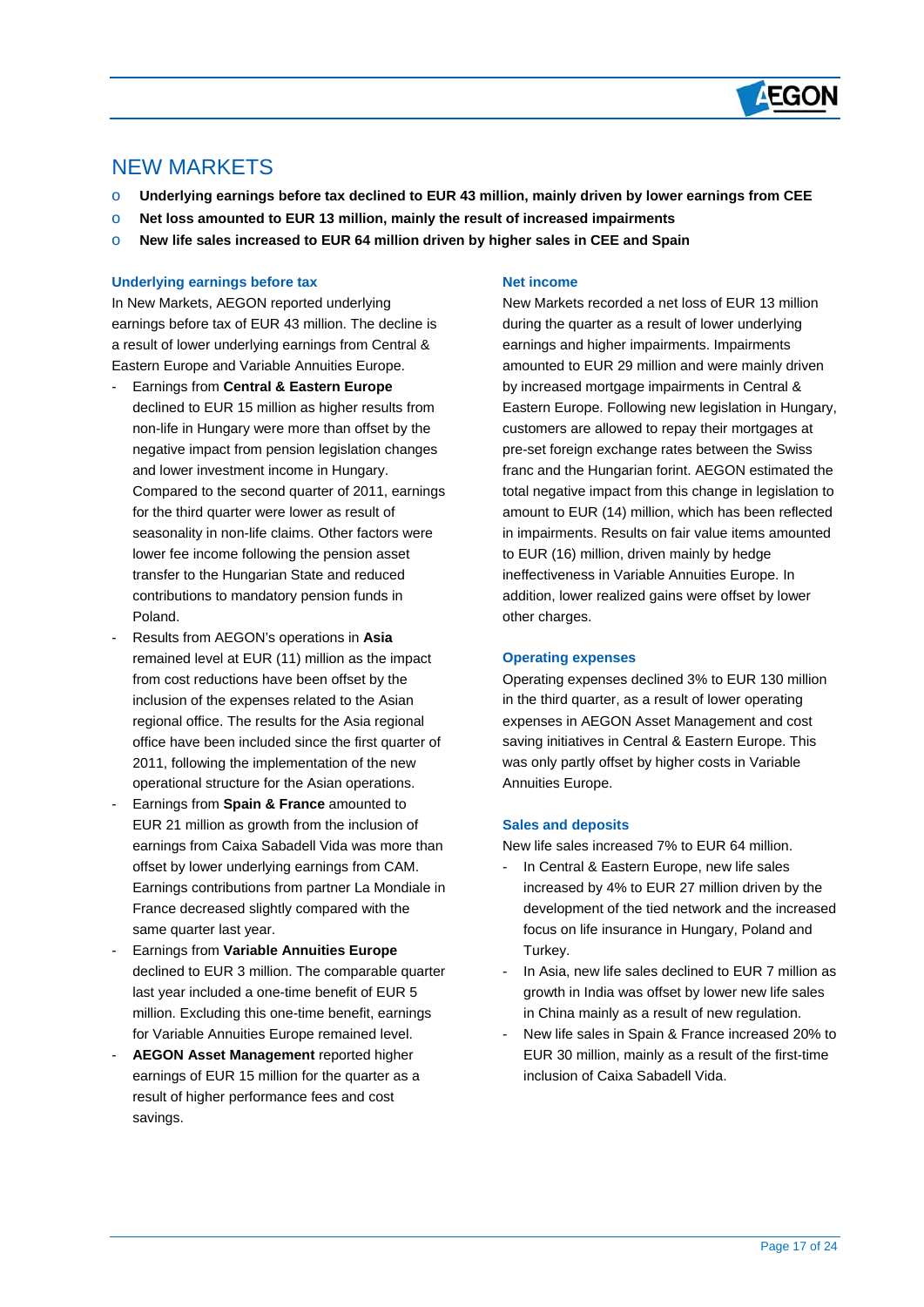

New premium production from AEGON's general insurance and accident & health businesses in Central & Eastern Europe decreased to EUR 6 million, as strong household insurance sales in Hungary were offset by lower motor production due to increased price competition.

 $\overline{a}$ 

Gross deposits in New Markets amounted to EUR 2.5 billion, primarily driven by strong deposits in AEGON Asset Management as a result of new mandate wins and good performance in the retail segment. During the quarter, AEGON Asset Management rebranded its third-party asset management operations as Kames Capital.

#### **Value of new business**

The value of new business in New Markets decreased to EUR 16 million as a result of the combined negative effects of adverse pension legislation in Hungary, lower production at one of the distribution partners in Spain and margin pressure at Variable Annuities Europe.

#### **Revenue-generating investments**

Revenue-generating investments increased 5% compared with the second quarter of 2011 to EUR 44 billion, driven by net deposits in AEGON Asset Management. Lower interest rates more than offset the negative impact of lower equity markets.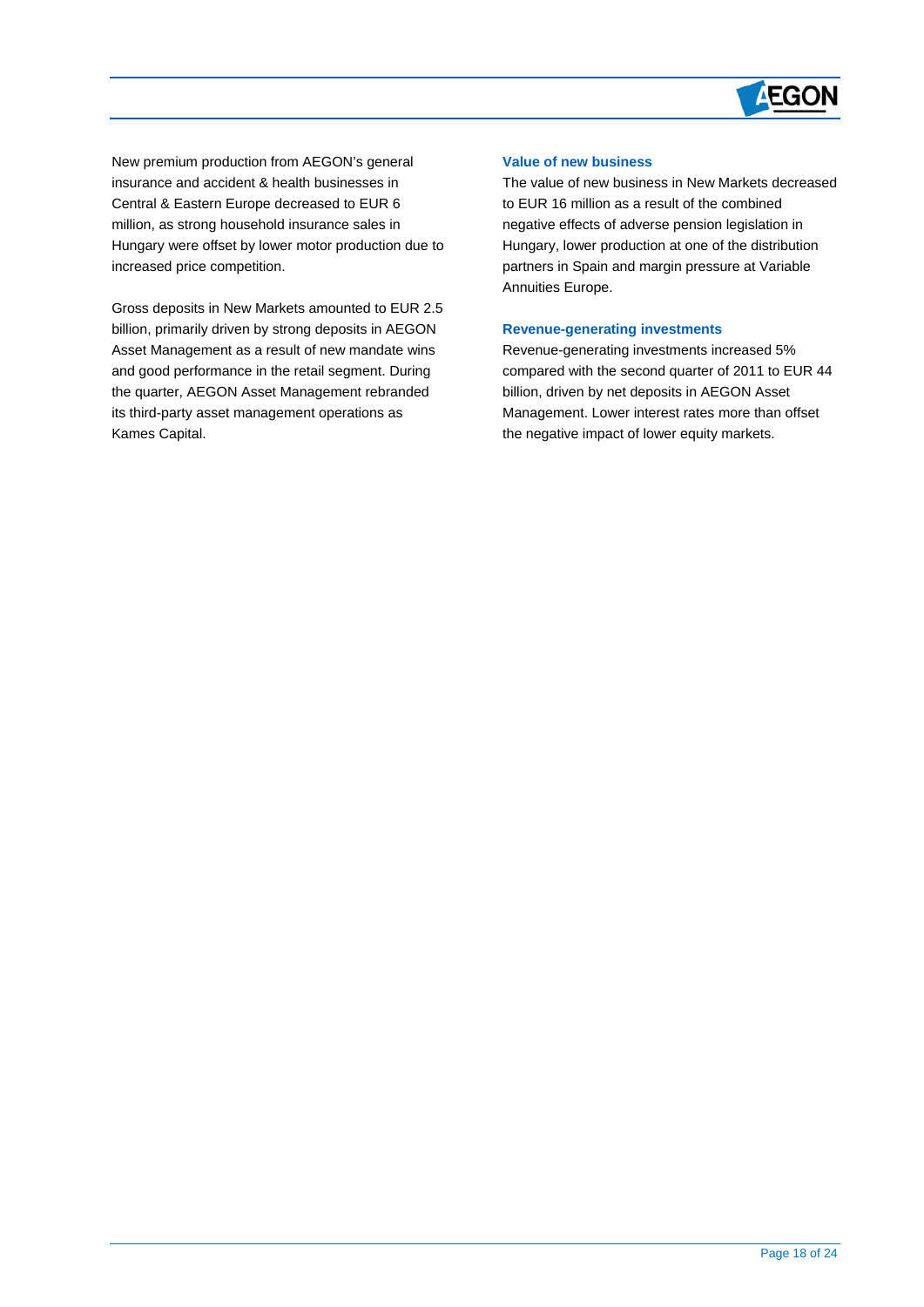

## **NEW MARKETS**

 $\overline{a}$ 

| <b>EUR</b> millions                                  | Notes | Q3 2011        | Q2 2011                  | ℅                        | Q3 2010                  | %                        | <b>YTD 2011</b> | <b>YTD 2010</b> | ℅                        |
|------------------------------------------------------|-------|----------------|--------------------------|--------------------------|--------------------------|--------------------------|-----------------|-----------------|--------------------------|
| Underlying earnings before tax                       |       |                |                          |                          |                          |                          |                 |                 |                          |
| Central Eastern Europe                               |       | 15             | 29                       | (48)                     | 20                       | (25)                     | 70              | 66              | 6                        |
| Asia                                                 |       | (11)           | (8)                      | (38)                     | (10)                     | (10)                     | (30)            | (27)            | (11)                     |
| Spain & France                                       |       | 21             | 20                       | 5                        | 24                       | (13)                     | 64              | 63              | $\boldsymbol{2}$         |
| Variable Annuities Europe                            |       | 3              | $\overline{\phantom{a}}$ |                          | 8                        | (63)                     | 8               | 7               | 14                       |
| <b>AEGON Asset Management</b>                        |       | 15             | 18                       | (17)                     | 13                       | 15                       | 47              | 32              | 47                       |
| Underlying earnings before tax                       |       | 43             | 59                       | (27)                     | 55                       | (22)                     | 159             | 141             | 13                       |
|                                                      |       |                |                          |                          |                          |                          |                 |                 |                          |
| Fair value items                                     |       | (16)           | (3)                      |                          | (9)                      | (78)                     | (19)            | (10)            | (90)                     |
| Realized gains / (losses) on investments             |       |                | $\overline{a}$           |                          | 2                        |                          | $\overline{c}$  | 13              | (85)                     |
| Impairment charges                                   |       | (29)           | (4)                      |                          | $\overline{\phantom{a}}$ |                          | (35)            | (11)            |                          |
| Other income / (charges)                             |       | (2)            | (3)                      | 33                       | (5)                      | 60                       | 6               | (16)            |                          |
| Income before tax                                    |       | (4)            | 49                       | ۷                        | 43                       | $\overline{\phantom{a}}$ | 113             | 117             | (3)                      |
| Income tax                                           |       | (9)            | (10)                     | 10                       | (13)                     | 31                       | (45)            | (35)            | (29)                     |
| Net income                                           |       | (13)           | 39                       | ٠                        | 30                       | $\overline{\phantom{a}}$ | 68              | 82              | (17)                     |
|                                                      |       |                |                          |                          |                          |                          |                 |                 |                          |
| Net income / (loss) attributable to:                 |       | (13)           | 38                       |                          | 30                       |                          | 67              | 81              |                          |
| Equity holders of AEGON N.V.                         |       |                | $\pmb{\mathcal{1}}$      |                          |                          |                          | 1               | 1               | (17)                     |
| Non-controlling interests                            |       |                |                          |                          |                          |                          |                 |                 |                          |
| Net underlying earnings                              |       | 26             | 47                       | (45)                     | 41                       | (37)                     | 111             | 103             | 8                        |
|                                                      |       |                |                          |                          |                          |                          |                 |                 |                          |
| Commissions and expenses                             |       | 180            | 175                      | 3                        | 175                      | 3                        | 535             | 519             | 3                        |
| of which operating expenses                          |       | 130            | 132                      | (2)                      | 134                      | (3)                      | 403             | 394             | $\boldsymbol{2}$         |
|                                                      |       |                |                          |                          |                          |                          |                 |                 |                          |
| <b>New life sales</b>                                | 12    |                |                          |                          |                          |                          |                 |                 |                          |
| Life single premiums                                 |       | 82             | 117                      | (30)                     | 156                      | (47)                     | 373             | 498             | (25)                     |
| Life recurring premiums annualized                   |       | 56             | 58                       | (3)                      | 44                       | 27                       | 173             | 150             | 15                       |
| Total recurring plus 1/10 single                     |       | 64             | 70                       | (9)                      | 60                       | 7                        | 210             | 200             | 5                        |
| Life                                                 |       | 59             | 64                       | (8)                      | 50                       | 18                       | 185             | 169             | 9                        |
| Associates                                           |       | 5              | 6                        | (17)                     | 10                       | (50)                     | 25              | 31              | (19)                     |
| Total recurring plus 1/10 single                     |       | 64             | 70                       | (9)                      | 60                       | 7                        | 210             | 200             | 5                        |
|                                                      |       |                |                          |                          |                          |                          |                 |                 |                          |
| Central Eastern Europe                               |       | 27             | 30                       | (D)                      | 26                       | $\overline{\mathcal{L}}$ | 84              | 69              | 22                       |
| Asia                                                 |       | $\overline{7}$ | $\overline{7}$           |                          | 9                        | (22)                     | 25              | 28              | (11)                     |
| Spain & France                                       |       | 30             | 33                       | (9)                      | 25                       | 20                       | 101             | 103             | (2)                      |
| Total recurring plus 1/10 single                     |       | 64             | 70                       | (9)                      | 60                       | 7                        | 210             | 200             | 5                        |
| New premium production accident and health insurance |       | $\overline{2}$ | 1                        | 100                      | 1                        | 100                      | 6               | 9               |                          |
| New premium production general insurance             |       | 6              | $\overline{7}$           |                          | 8                        | (25)                     | 18              | 23              | (33)                     |
|                                                      |       |                |                          | (14)                     |                          |                          |                 |                 | (22)                     |
| Gross deposits (on and off balance)                  | 12    |                |                          |                          |                          |                          |                 |                 |                          |
| Central Eastern Europe                               |       | 160            | 167                      | (4)                      | 242                      | (34)                     | 509             | 717             | (29)                     |
| Asia                                                 |       | 9              | 7                        | 29                       | 8                        | 13                       | 27              | 43              | (37)                     |
| Spain & France                                       |       | 8              | 11                       | (27)                     | 10                       | (20)                     | 27              | 66              | (59)                     |
| Variable Annuities Europe                            |       | 122            | 159                      | (23)                     | 167                      | (27)                     | 412             | 530             | (22)                     |
| <b>AEGON Asset Management</b>                        |       | 2,226          | 898                      | 148                      | 3,734                    | (40)                     | 4,059           | 6,185           | (34)                     |
| Total gross deposits                                 |       | 2,525          | 1,242                    | 103                      | 4,161                    | (39)                     | 5,034           | 7,541           | (33)                     |
|                                                      |       |                |                          |                          |                          |                          |                 |                 |                          |
| Net deposits (on and off balance)                    | 12    |                |                          |                          |                          |                          |                 |                 |                          |
| Central Eastern Europe                               |       | 112            | (1, 972)                 | ÷                        | 154                      | (27)                     | (1,752)         | 372             | $\overline{\phantom{a}}$ |
| Asia                                                 |       | 6              | 4                        | 50                       | 8                        | (25)                     | 21              | 42              | (50)                     |
| Spain & France                                       |       | $\mathbf{1}$   | (43)                     | $\overline{a}$           | (11)                     |                          | (53)            | 18              |                          |
| Variable Annuities Europe                            |       | 33             | 63                       | (48)                     | 71                       | (54)                     | 122             | 197             | (38)                     |
| AEGON Asset Management                               |       | 1,350          | (539)                    |                          | 3,071                    | (56)                     | (1,042)         | 2,972           |                          |
| <b>Total net deposits</b>                            |       | 1,502          | (2, 487)                 | $\overline{\phantom{a}}$ | 3,293                    | (54)                     | (2,704)         | 3,601           |                          |

#### **REVENUE-GENERATING INVESTMENTS**

|                                             | Sept. 30, | June 30. |               |
|---------------------------------------------|-----------|----------|---------------|
|                                             | 2011      | 2011     | $\frac{0}{0}$ |
| Revenue-generating investments (total)      | 44.302    | 42.154   | 5             |
| Investments general account                 | 3.354     | 2.819    | 19            |
| Investments for account of policyholders    | 6.129     | 6.203    | (1)           |
| Off balance sheet investments third parties | 34.819    | 33.132   | 5             |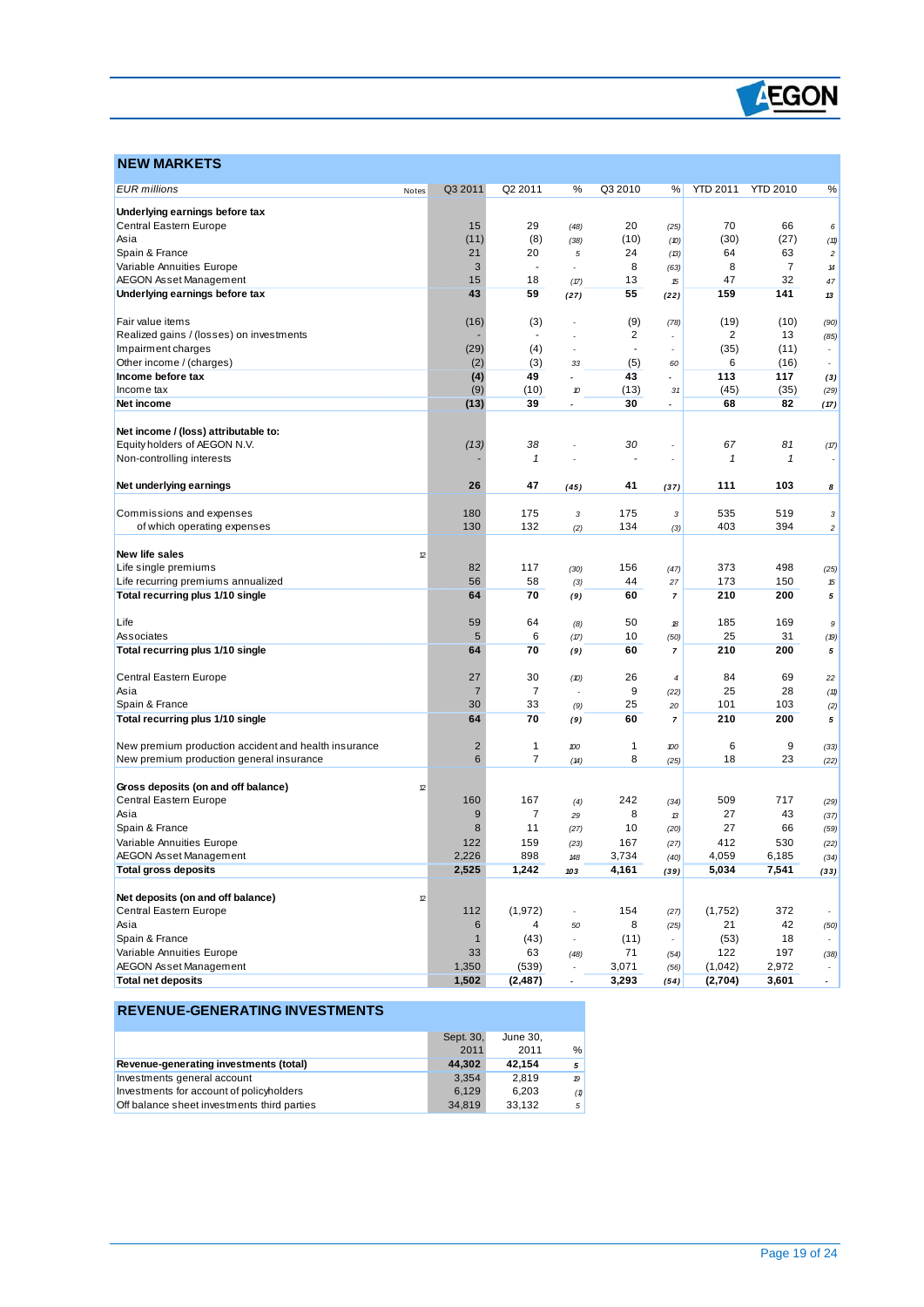

| FINANCIAL OVERVIEW, 2011 YEAR-TO-DATE GEOGRAPHICALLY <sup>C)</sup> |          |             |                              |                |                              |              |
|--------------------------------------------------------------------|----------|-------------|------------------------------|----------------|------------------------------|--------------|
|                                                                    |          |             |                              |                | Holding,                     |              |
|                                                                    |          |             |                              |                | other                        |              |
|                                                                    |          | The         | <b>United</b>                | <b>New</b>     | activities &                 |              |
| <b>EUR millions</b>                                                | Americas | Netherlands | Kingdom                      | <b>Markets</b> | eliminations                 | <b>Total</b> |
| Underlying earnings before tax by line of business                 |          |             |                              |                |                              |              |
| Life                                                               | 463      | 145         | 64                           | 55             | $\qquad \qquad \blacksquare$ | 727          |
| Individual savings and retirement products                         | 346      |             |                              | (8)            | $\overline{\phantom{a}}$     | 338          |
| Pensions                                                           | 173      | 62          | (28)                         | 9              |                              | 216          |
| Non-life                                                           |          | 4           |                              | 26             |                              | 30           |
| Distribution                                                       |          | 8           | (5)                          |                |                              | 3            |
| Asset Management                                                   |          |             |                              | 47             |                              | 47           |
| Other                                                              |          |             |                              |                | (219)                        | (219)        |
| Associates                                                         |          | 4           |                              | 30             |                              | 34           |
| Underlying earnings before tax                                     | 982      | 223         | 31                           | 159            | (219)                        | 1,176        |
| Fair value items                                                   | (339)    | (33)        | (9)                          | (19)           | 4                            | (396)        |
| Realized gains / (losses) on investments                           | 116      | 236         | 43                           | $\overline{2}$ |                              | 397          |
| Impairment charges                                                 | (187)    | (10)        | (62)                         | (35)           | $\overline{\phantom{a}}$     | (294)        |
| Other income / (charges)                                           | 1        | (80)        |                              | 6              |                              | (73)         |
| Run-off businesses                                                 | 27       |             | $\qquad \qquad \blacksquare$ |                |                              | 27           |
| Income before tax                                                  | 600      | 336         | 3                            | 113            | (215)                        | 837          |
| Income tax                                                         | (30)     | (65)        | 33                           | (45)           | 61                           | (46)         |
| Net income                                                         | 570      | 271         | 36                           | 68             | (154)                        | 791          |
| Net underlying earnings                                            | 751      | 188         | 84                           | 111            | (154)                        | 980          |

 $\overline{a}$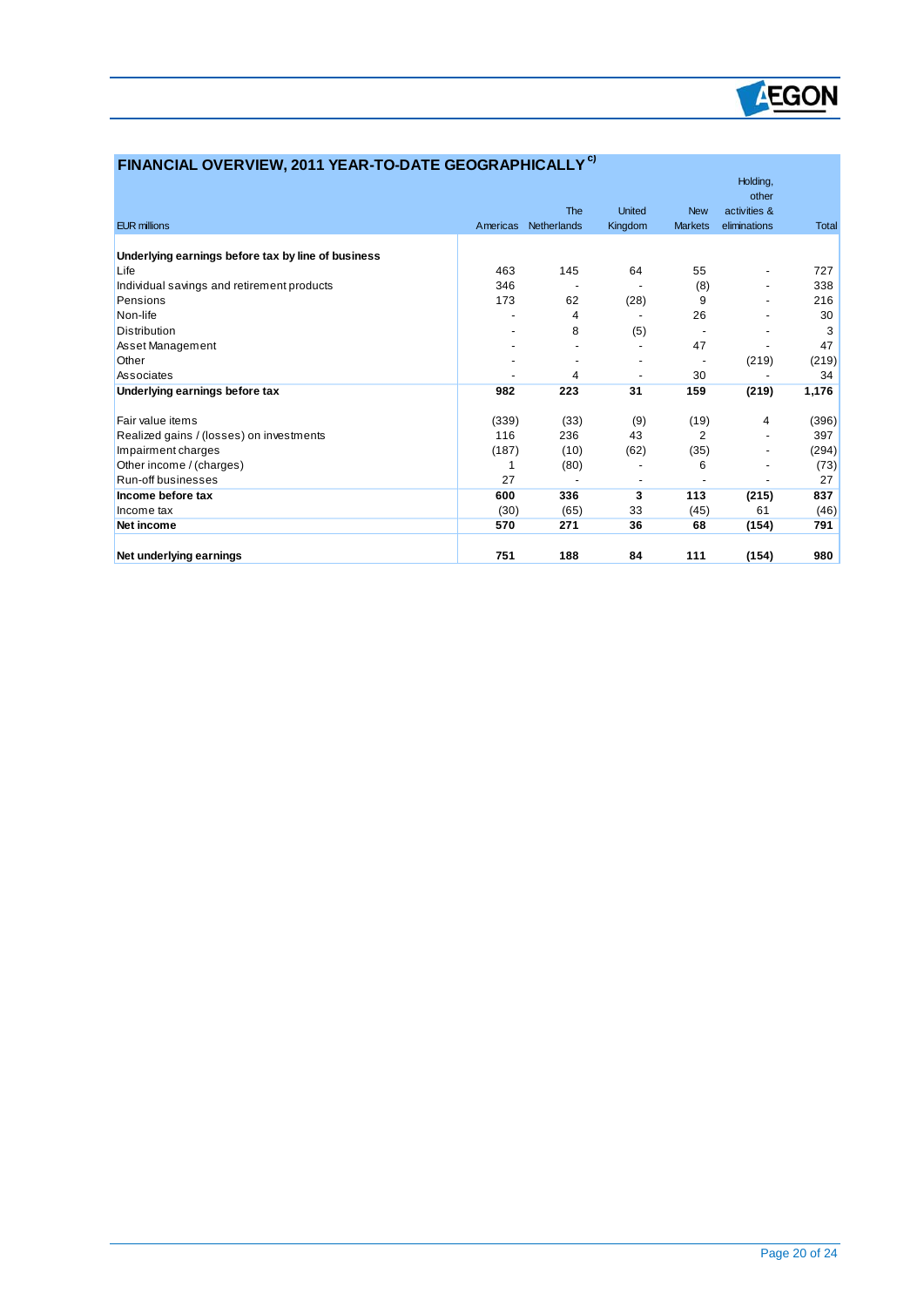

## APPENDIX II

 $\overline{a}$ 

| <b>VALUE OF NEW BUSINESS AND IRR</b> |            |            |      |            |      |                 |                 |                |
|--------------------------------------|------------|------------|------|------------|------|-----------------|-----------------|----------------|
|                                      | <b>VNB</b> | <b>VNB</b> |      | <b>VNB</b> |      | <b>VNB</b>      | <b>VNB</b>      |                |
| EUR millions, after tax              | Q3 2011    | Q2 2011    | %    | Q3 2010    | %    | <b>YTD 2011</b> | <b>YTD 2010</b> | %              |
|                                      |            |            |      |            |      |                 |                 |                |
| Americas                             | 24         | 51         | (53) | 40         | (40) | 138             | 135             | $\overline{2}$ |
| The Netherlands                      | 14         | 20         | (30) | 23         | (39) | 58              | 102             | (43)           |
| United Kingdom                       |            | 11         | (73) | 19         | (84) | 24              | 56              | (57)           |
| <b>New Markets</b>                   | 16         | 20         | (20) | 27         | (41) | 59              | 91              | (35)           |
| Total                                | 58         | 103        | (44) | 109        | (47) | 279             | 385             | (28)           |

|                         | IRR %   | IRR%    | IRR%    |
|-------------------------|---------|---------|---------|
| EUR millions, after tax | Q3 2011 | Q2 2011 | Q3 2010 |
|                         |         |         |         |
| Americas                | 10.6    | 14.8    | 12.1    |
| The Netherlands         | 18.1    | 17.3    | 16.2    |
| <b>United Kingdom</b>   | 9.0     | 10.6    | 11.4    |
| <b>New Markets</b>      | 30.8    | 36.5    | 34.1    |
| Total                   | 19.1    | 19.5    | 17.8    |

### **MODELED NEW BUSINESS, APE AND DEPOSITS**

|                     |              | <b>Premium business</b> |         |            |         |      |                 | <b>Premium business</b> |              |
|---------------------|--------------|-------------------------|---------|------------|---------|------|-----------------|-------------------------|--------------|
|                     |              |                         |         | <b>APE</b> |         |      |                 | <b>APE</b>              |              |
| <b>EUR</b> millions | <b>Notes</b> | Q3 2011                 | Q2 2011 | %          | Q3 2010 | $\%$ | <b>YTD 2011</b> | <b>YTD 2010</b>         | %            |
|                     | 9            |                         |         |            |         |      |                 |                         |              |
| Americas            |              | 242                     | 231     | 5          | 247     | (2)  | 722             | 701                     | $\mathbf{3}$ |
| The Netherlands     |              | 34                      | 45      | (24)       | 38      | (11) | 154             | 189                     | (19)         |
| United Kingdom      |              | 200                     | 227     | (2)        | 254     | (21) | 665             | 823                     | (19)         |
| <b>New Markets</b>  |              | 77                      | 88      | (13)       | 80      | (4)  | 260             | 257                     | п            |
| Total               |              | 554                     | 592     | (6)        | 619     | (11) | 1,800           | 1.969                   | (9)          |

|                              |         | <b>Deposit business</b> |      | <b>Deposit business</b><br><b>Deposits</b> |      |                 |                 |      |
|------------------------------|---------|-------------------------|------|--------------------------------------------|------|-----------------|-----------------|------|
| Notes<br><b>EUR</b> millions | Q3 2011 | Q2 2011                 | %    | Q3 2010                                    | $\%$ | <b>YTD 2011</b> | <b>YTD 2010</b> | %    |
| 9                            |         |                         |      |                                            |      |                 |                 |      |
| Americas                     | 6.566   | 4,223                   | 55   | 4,131                                      | 59   | 15.425          | 12,381          | 25   |
| <b>United Kingdom</b>        | 11      | 17                      | (35) | 16                                         | (31) | 47              | 67              | (30) |
| <b>New Markets</b>           | 188     | 258                     | (27) | 231                                        | (19) | 662             | 841             | (21) |
| Total                        | 6,765   | 4,498                   | 50   | 4,378                                      | 55   | 16.133          | 13.290          | 21   |

### **VNB/PVNBP SUMMARY**

| .                            |            | <b>Premium business</b> |                        |                    |                 | <b>Premium business</b> |                      |                    |
|------------------------------|------------|-------------------------|------------------------|--------------------|-----------------|-------------------------|----------------------|--------------------|
|                              | <b>VNB</b> | <b>PVNBP</b>            | $W$ B/<br><b>PVNBP</b> | VNB/<br><b>APE</b> | <b>VNB</b>      | <b>PVNBP</b>            | VNB/<br><b>PVNBP</b> | VNB/<br><b>APE</b> |
| Notes<br><b>EUR</b> millions | Q3 2011    |                         | $\frac{9}{6}$          | %                  | <b>YTD 2011</b> |                         | %                    | %                  |
| 10                           |            |                         |                        |                    |                 |                         |                      |                    |
| Americas                     | 22         | 725                     | 3.0                    | 9.1                | 71              | 2.293                   | 3.1                  | 9.8                |
| The Netherlands              | 14         | 266                     | 5.4                    | 42.0               | 58              | 1.273                   | 4.6                  | 37.7               |
| United Kingdom               | 3          | 1.179                   | 0.3                    | 1.6                | 23              | 3.996                   | 0.6                  | 3.5                |
| <b>New Markets</b>           | 17         | 545                     | 3.1                    | 22.1               | 60              | 1,881                   | 3.2                  | 22.9               |
| Total                        | 57         | 2.714                   | 2.1                    | 10.3               | 212             | 9,442                   | 2.2                  | 11.8               |

|                              |              | <b>Deposit business</b> |              |                 |                 | <b>Deposit business</b> |              |                 |
|------------------------------|--------------|-------------------------|--------------|-----------------|-----------------|-------------------------|--------------|-----------------|
|                              | <b>VNB</b>   | <b>PVNBP</b>            | $W$ B/       | VNB/            | <b>VNB</b>      | <b>PVNBP</b>            | VNB/         | VNB/            |
|                              |              |                         | <b>PVNBP</b> | <b>Deposits</b> |                 |                         | <b>PVNBP</b> | <b>Deposits</b> |
| Notes<br><b>EUR</b> millions |              | Q3 2011                 | $\%$         | $\frac{9}{6}$   | <b>YTD 2011</b> |                         | $\%$         | %               |
|                              | 10           |                         |              |                 |                 |                         |              |                 |
| Americas                     | 2            | 8.180                   | 0.0          | 0.0             | 67              | 19.897                  | 0.3          | 0.4             |
| United Kingdom               | $\mathbf{0}$ | 11                      | 0.4          | 0.4             | 0               | 47                      | 0.5          | 0.5             |
| <b>New Markets</b>           | (1)          | 280                     | (0.3)        | (0.4)           | (0)             | 909                     | 0.0          | 0.0             |
| Total                        |              | 8,472                   | 0.0          | 0.0             | 67              | 20.853                  | 0.3          | 0.4             |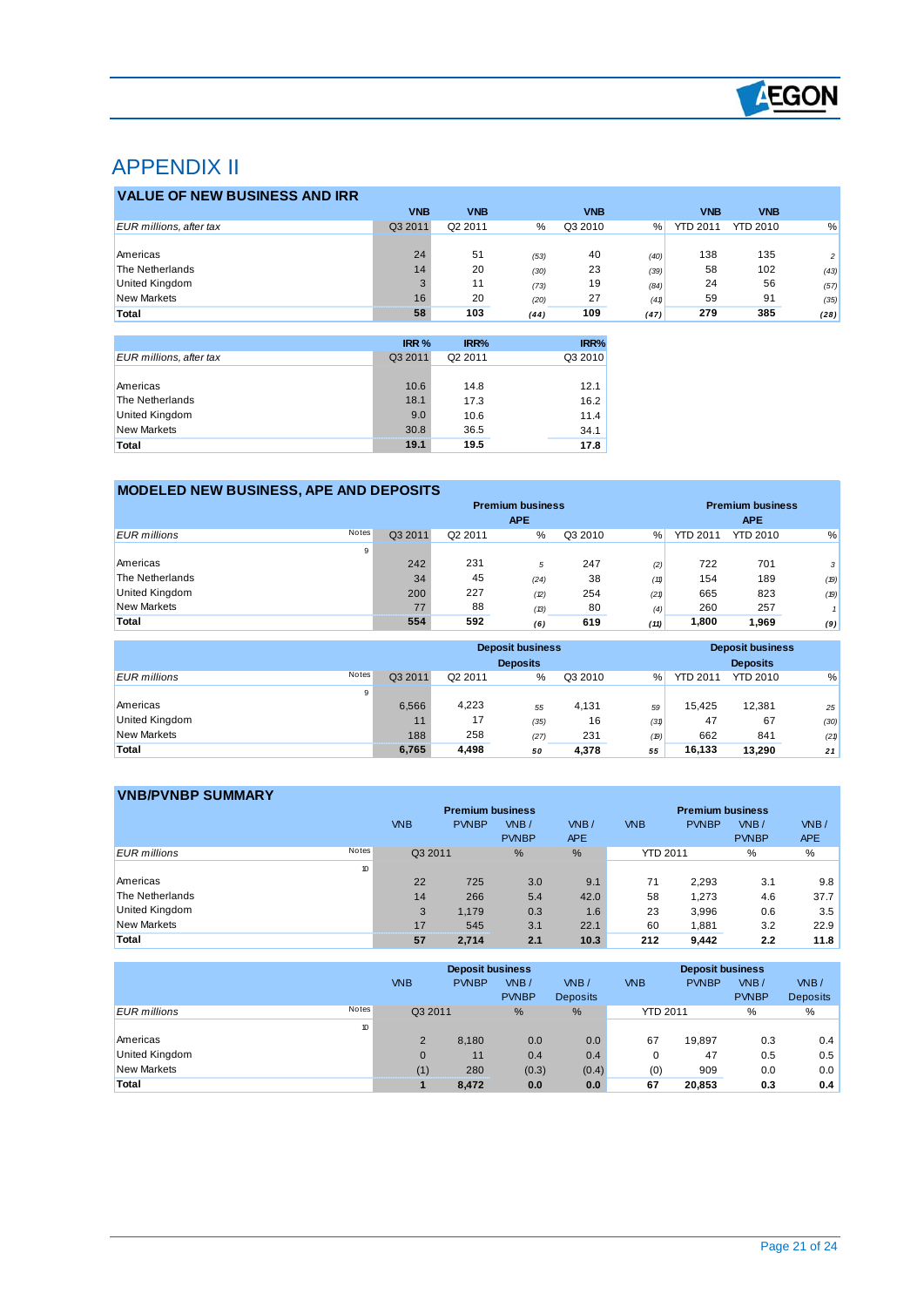

#### **Notes:**

 $\overline{a}$ 

1) For segment reporting purposes underlying earnings before tax, net underlying earnings, commissions and expenses, operating expenses, income tax including associated companies, income before tax including associated companies and value of new business (VNB) are calculated by consolidating on a proportionate basis the revenues and expenses of certain of our associated companies in Spain, India, Brazil and Mexico. We believe that our non-IFRS measures provide meaningful information about the underlying operating results of our business including insight into the financial measures that our senior management uses in managing our business. Among other things our senior management is compensated based in part on AEGON's results against targets using the non-IFRS measures presented here. While other insurers in our peer group present substantially similar non-IFRS measures, the non-IFRS measures presented in this document may nevertheless differ from the non-IFRS measures presented by other insurers. There is no standardized meaning to these measures under IFRS or any other recognized set of accounting standards and readers are cautioned to consider carefully the different ways in which we and our peers present similar information before comparing them.

AEGON believes the non-IFRS measures shown herein, when read together with our reported IFRS financial statements, provide meaningful supplemental information for the investing public to evaluate AEGON's business after eliminating the impact of current IFRS accounting policies for financial instruments and insurance contracts, which embed a number of accounting policy alternatives that companies may select in presenting their results (i.e. companies can use different local GAAPs) and that can make the comparability from period to period difficult.

For a definition of underlying earnings and the reconciliation from underlying earnings before tax to income before tax we refer to Note 3 "Segment information" of our Condensed consolidated interim financial statements.

- $^{2)}$  Net income refers to net income attributable to equity holders of AEGON N.V. and minority interest.
- $3$  Sales is defined as new recurring premiums plus 1/10 of single premiums plus 1/10 of gross deposits plus new premium production accident and health plus new premium production general insurance.
- 4) The present value of future distributable earnings on the block of business sold in the reporting period. Value of new business is calculated using beginning of year economic assumptions and assumptions outside of management control, and beginning of quarter operating assumptions.
- $5$  Return on equity is calculated by dividing the net underlying earnings after cost of leverage by the average shareholders' equity excluding the preferred shares and the revaluation reserve.
- $6$  Capital securities that are denominated in foreign currencies are, for purposes of calculating the capital base ratio, revalued to the period-end exchange rate. All ratios exclude AEGON's revaluation reserve.
- $^{7)}$  Included in other income/(charges) are charges made to policyholders with respect to income tax in the United Kingdom.
- 8) Includes production on investment contracts without a discretionary participation feature of which the proceeds are not recognized as revenues but are directly added to our investment contract liabilities.
- $9$  APE = recurring premium + 1/10 single premium.
- 10) PVNBP: Present Value New Business Premium.
- <sup>11)</sup> Reconciliation of operating expenses, used for segment reporting, to our IFRS based operating expenses. Q3 2011 YTD 2011

| Employee expenses                        | 513 | 1.567 |
|------------------------------------------|-----|-------|
| Administrative expenses                  | 363 | 960   |
| Operating expenses for IFRS reporting    | 876 | 2.527 |
| Operating expenses related to associates | 10  | 43    |
| Operating expenses in earnings release   | 886 | 2.570 |
|                                          |     |       |

<sup>12)</sup> New life sales, gross deposits and net deposits data include results of our associated companies in Spain, India, Brazil and Mexico which are consolidated on a proportionate basis.

- <sup>13)</sup> Operational free cash flow reflect the sum of the return on free surplus, earnings on in-force business, release of required surplus on in-force business reduced by new business first year strain and required surplus on new business. Refer to our Embedded Value 2010 report for further details.
- a) The calculation of the IGD (Insurance Group Directive) capital surplus and ratio are based on Solvency I capital requirements on IFRS for entities within the EU (Pillar 1 for AEGON UK), and local regulatory solvency measurements for non-EU entities. Specifically, required capital for the life insurance companies in the US is calculated as two times the upper end of the Company Action Level range (200%) as applied by the National Association of Insurance Commissioners in the US. The calculation of the IGD ratio excludes the available and required capital of the UK With-Profit funds. In the UK solvency surplus calculation the local regulator only allows the available capital number of the With-Profit funds included in overall local available capital to be equal to the amount of With-Profit funds' required capital.
- b) The results in this release are unaudited.
- <sup>c)</sup> The comparative 2010 earnings and sales information has been revised to reflect the transfer of the Life Reinsurance and BOLI/COLI businesses to the Run-off businesses line to make the information consistent with the current period figures.

#### **Currencies**

Income statement items: average rate 1 EUR = USD 1.4056 (2010: USD 1.3154). Income statement items: average rate 1 EUR = GBP 0.8702 (2010: GBP 0.8572). Balance sheet items: closing rate 1 EUR = USD 1.3417 (2010: USD 1.3648; year-end 2010: USD 1.3362). Balance sheet items: closing rate 1 EUR = GBP 0.8613 (2010: GBP 0.8599; year-end 2010: GBP 0.8608).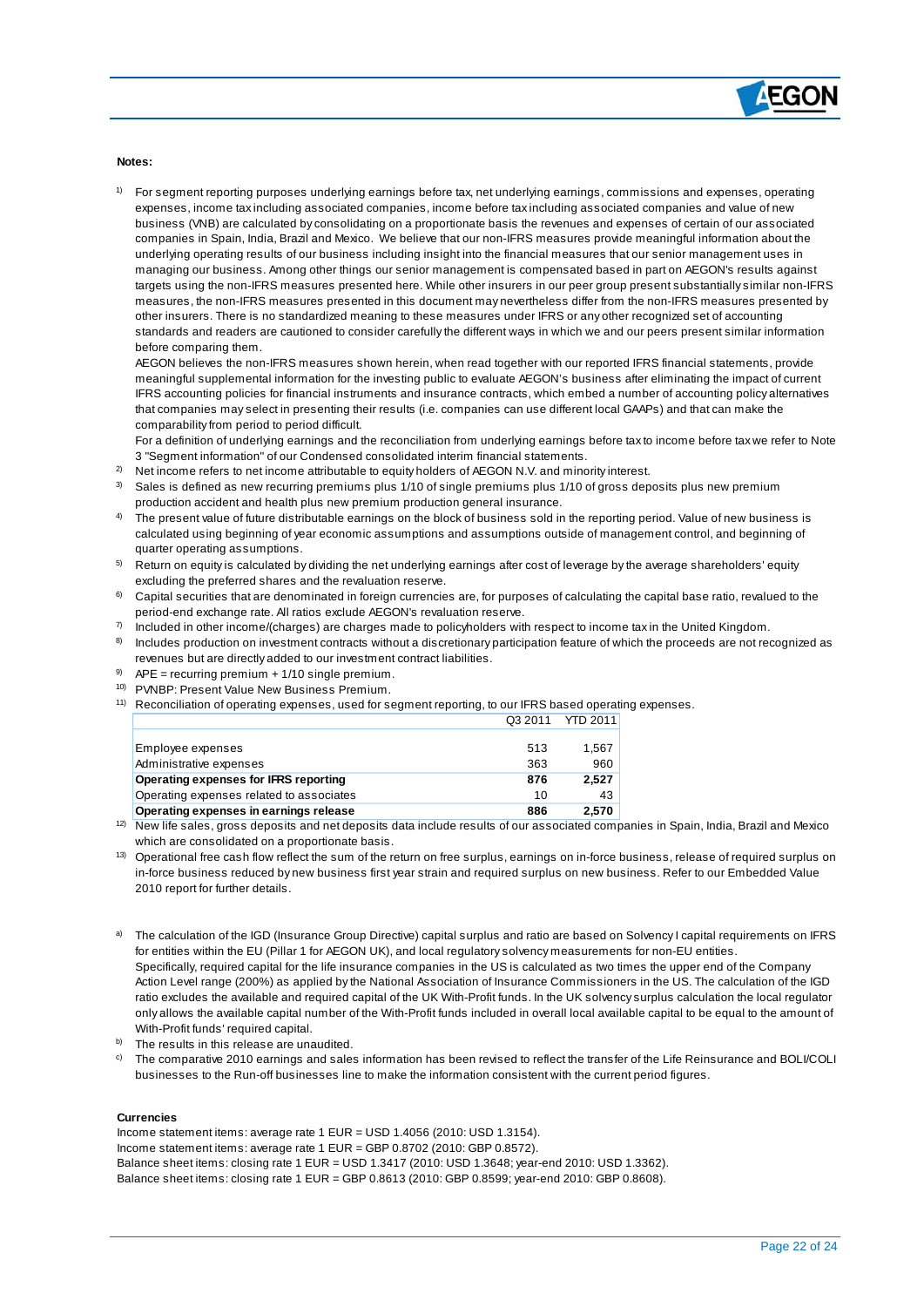## **AEGON**

## ADDITIONAL INFORMATION

#### **The Hague, November 10, 2011**

#### **Press conference call**

7:45 am CET: Audio webcast on [www.aegon.com](http://www.aegon.com/)

**Analyst & investor presentation / conference call** 9:00 am CET: Audio webcast on [www.aegon.com](http://www.aegon.com/)

#### **Call-in numbers**

United States: +1 480 629 9673 United Kingdom: +44 207 153 2027 The Netherlands: +31 45 631 6902

#### **Replay**

 $\overline{a}$ 

Two hours after the conference call, a replay will be available on [www.aegon.com](http://www.aegon.com/) and on the following phone numbers:

United Kingdom: +44 207 154 2833, access code: 4481413#

United Sates: +1 303 590 3030, access code: 4481413#

#### **Supplements**

AEGON's Q3 2011 Financial Supplement and Condensed Consolidated Interim Financial Statements are available on [www.aegon.com.](http://www.aegon.com/)

| 877 548 9668 - toll free USA only |
|-----------------------------------|
|                                   |
|                                   |
|                                   |